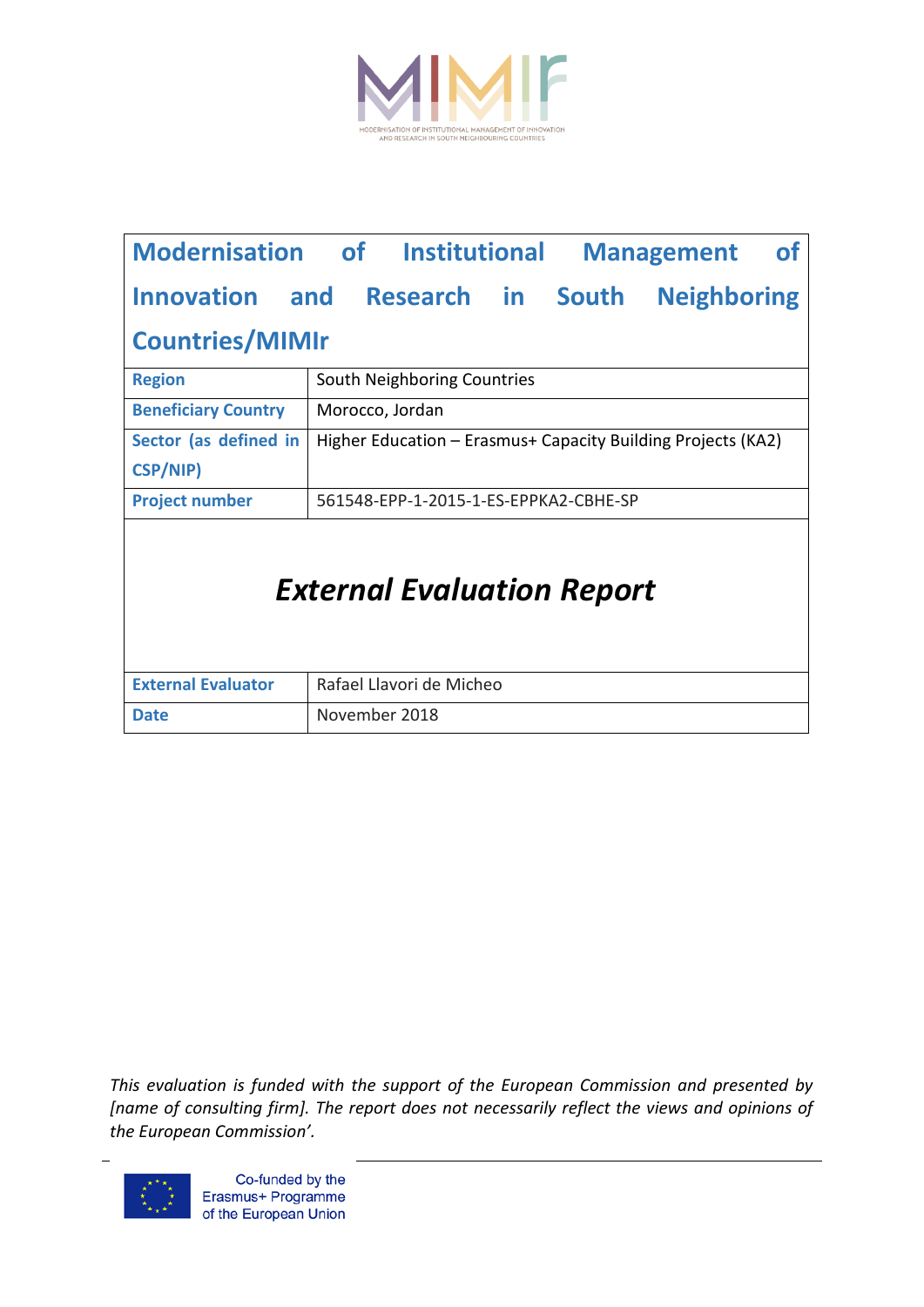

# **TABLE OF CONTENTS**

| 2. |                                                                    |
|----|--------------------------------------------------------------------|
| 3. |                                                                    |
| 4. |                                                                    |
| 5. |                                                                    |
|    |                                                                    |
|    |                                                                    |
|    | 5.3. Sound management and value for money (efficiency)  13         |
|    |                                                                    |
|    | 5.5. Likely continuation of achieved results (sustainability)  14  |
|    |                                                                    |
|    |                                                                    |
|    |                                                                    |
|    |                                                                    |
|    |                                                                    |
|    |                                                                    |
|    |                                                                    |
|    | ANNEX 3 Questions for the MIMIR External Evaluation Interviews  29 |

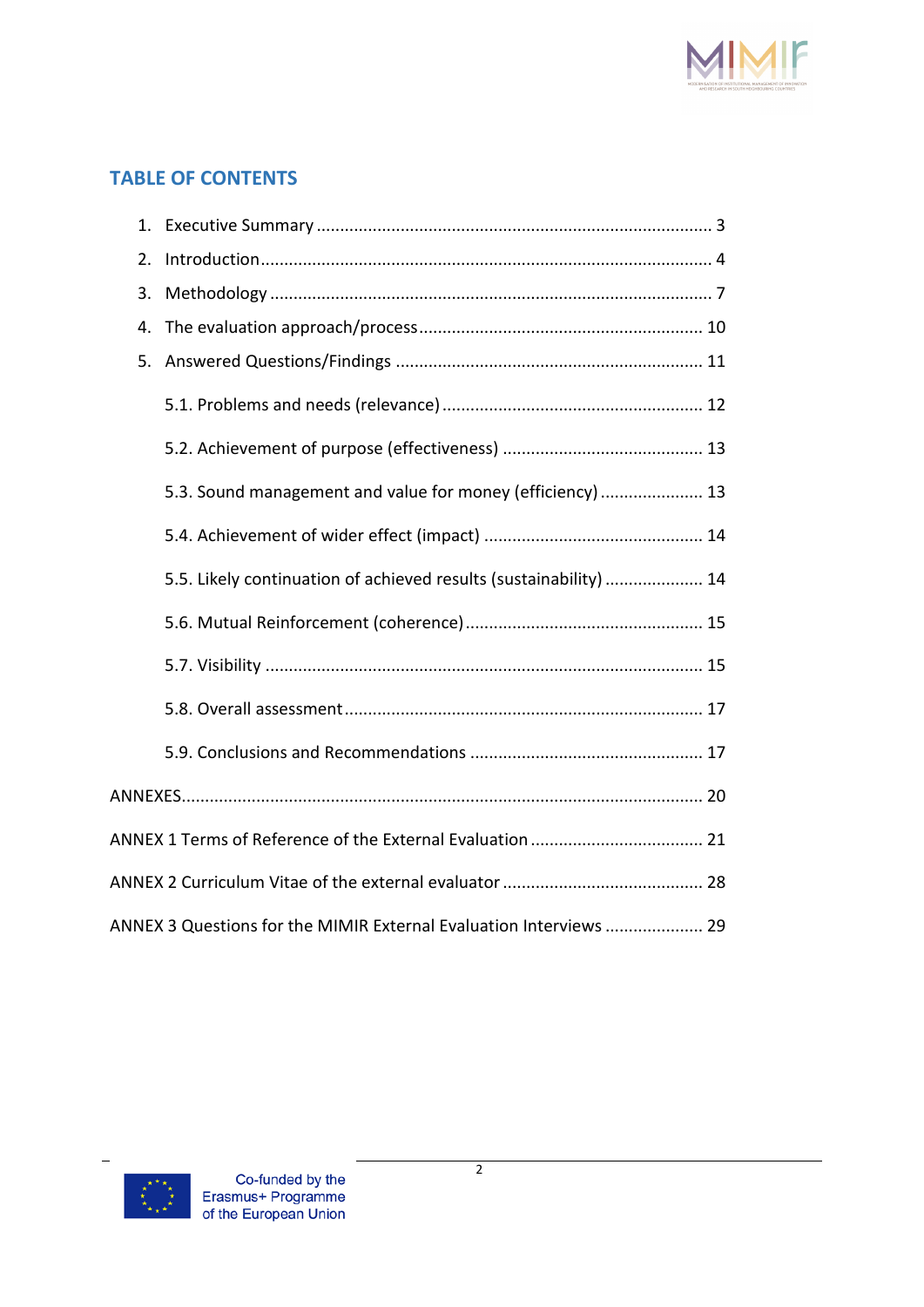

### **EXECUTIVE SUMMARY**

The overall assessment of the performance of the project has been accomplished paying attention to the impact of the project activities at the level of the partner universities but also more broadly in the two countries involved in the Project.

In the regards, the report finds that the Project has served for the partners institutions to implement significant improvements in their research and innovation policies at the institution level. Furthermore, in the case of both Morocco and Jordan, the involvement of relevant stakeholders from the labour market and the ministry implies that the goal of having an impact in a more broadly contexts has been largely achieved.

A particular emphasis on the sustainability of the project has been made throughout its development. The successful engagement of the governing bodies of the partners shows that the project has linked its objectives to the strategic mechanism of the institutions. This allows not only strengthening the management capacities concerning research and innovation but also ensuring that these initiatives will be part of the strategic plans of the institutions and its sustainability. The platform designed and implemented in the project clearly contributes to its sustainability as well as to provide the institutions with indicators and information to carry out the follow-up of the actions and for the governing bodies to make decisions based on data.

The conclusions of the project and the mechanisms for improving the management of innovation and research as a powerful impact to be shared and disseminate among other higher education institutions and relevant stakeholders not only of Morocco and Jordan but in the South Neighbouring Countries. This capacity allows the partners of MIMIr, and particularly those more intensively involved, to become key actors in providing capacity building and good practices at the regional level through their international partnerships.

Therefore, the main outcome of the external evaluation of the MIMIr Project, beyond a more detailed analysis and conclusions, is highly positive in three dimensions: the commitment of the partners in the project and their individual contributions to the objectives of the different work packages and the appropriate use of the activities identified

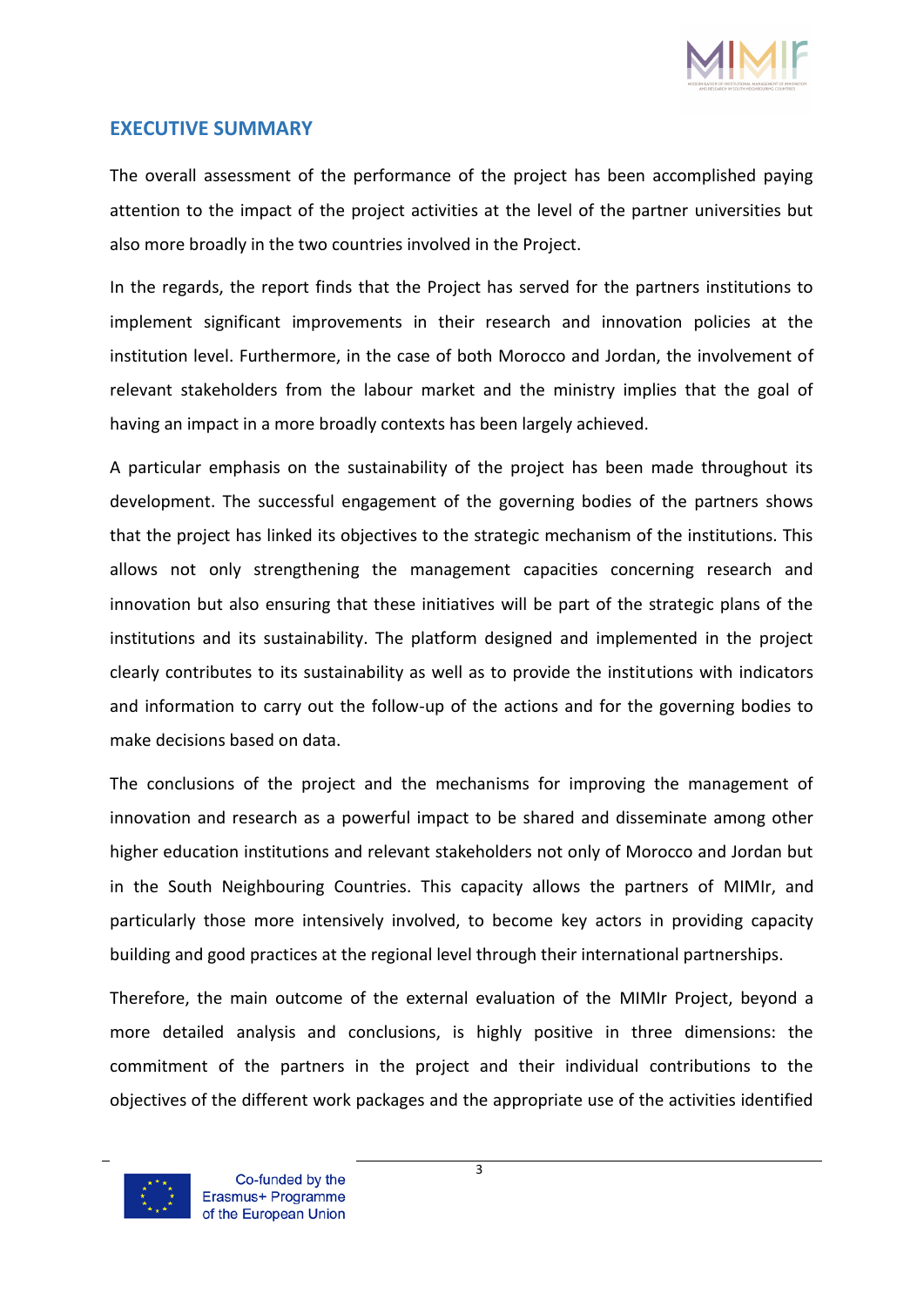

in the project to meet the identified objectives; the relevance of the outcomes of the project and their direct influence in the improvement of the individual management strategies and governance of the partners institutions; and its regional impact in the South Neighbouring Countries by means of the appropriate involvement of key regional actors at the multilateral level such as UNIMED and AAArU.

### **INTRODUCTION**

MIMIr is primarily designed to aid, assist and help partner universities in South Neighbouring Countries to understand the status quo of their innovation and research mentality, performance, efficacy, and practices and devise pathways to overcome impediments, hindrances, fiascos and pitfalls that prevent them from achieving recognised stature in the international landscape.

The main way to accomplish this goal is to measure existing innovation and research activities, to gauge regulatory framework management, administration and tools, and to scope opportunities for overcoming bureaucratic obstacles, stimulating conditions and elevate mind-sets.

The wider objective of the project is to modernise institutional management of innovation and research, promote excellence and propose actions at universities in South Neighbouring Countries that allows setting up a strong link with the European Research Area. The specific objectives of the project are to:

- Measure innovation and research in partner universities, provide comparative analysis to European processes, identify areas for change and assist in setting targets for improvement, and provide appropriate knowledge and means to improve actions that contribute to sustainability,
- Develop an institutional management model of innovation and research at Moroccan and Jordanian partner institutions to best align their performance to the European Research Area,

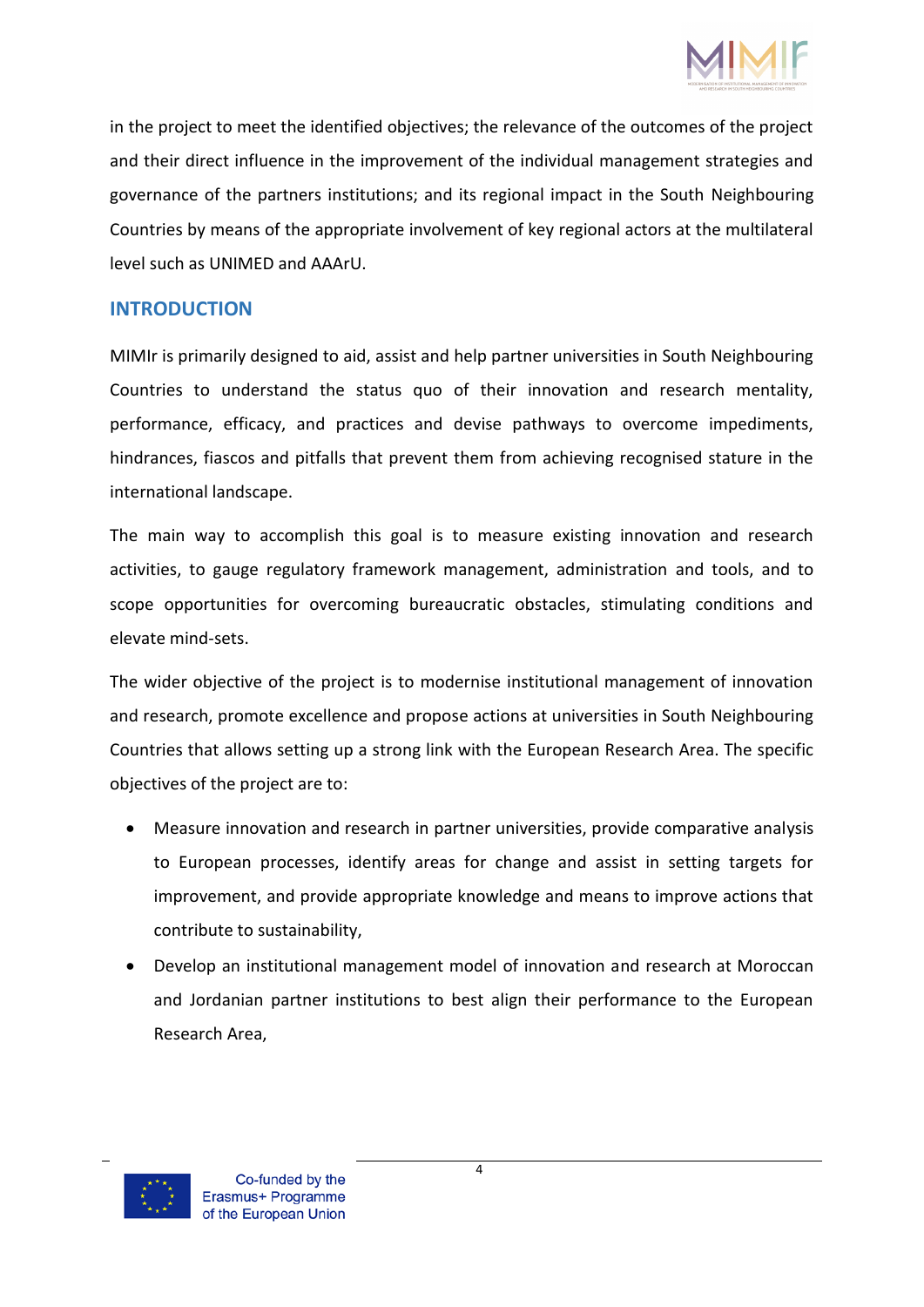

- Pilot the new model in partner universities to inform its completion, support its sustainability through targeted dissemination, and monitor and evaluate its uptake and early impact,
- Improve procedures to enhance innovation and research within university hierarchy, set up an appropriate administrative and legal framework and the required infrastructure, and extend services and training in collaboration with local and regional industries and community,
- Improve the human capacity of partner universities by providing training and upgrading opportunities in the EU especially for aspiring young and women researchers, and develop professional training programmes to promote the model and enhance its impact,
- Utilise ICT tools and database to enhance and consolidate the new management model of innovation and research,
- Disseminate good practices and share practical experience in university management of innovation and research and promote and support the foundation of a research and innovation network across South Neighbouring Countries and Europe.

The project main output – namely the Management Model of Innovation and Research – has to be beneficial to the Jordanian and Moroccan University Partners in the immediate, but it also has to have a wider and further impact on the researchers, students, academic and administrative staff, policy makers and HE organisations in both countries and in the region.

For the purpose of this evaluation, a variety of methods for data collection and analysis were used to triangulate findings and provide a complete picture of the program. Data were collected using the following methods:

- Analysis of the in-progress reports
- Personal on-site and Skype Interviews
- Review of all Project Deliverables

The focus of this evaluation has been to collect data that would help assess the project and document its successes and challenges. The purpose of the external evaluation is twofold: to ensure that the Projects has been developed according to the proposal meeting the various

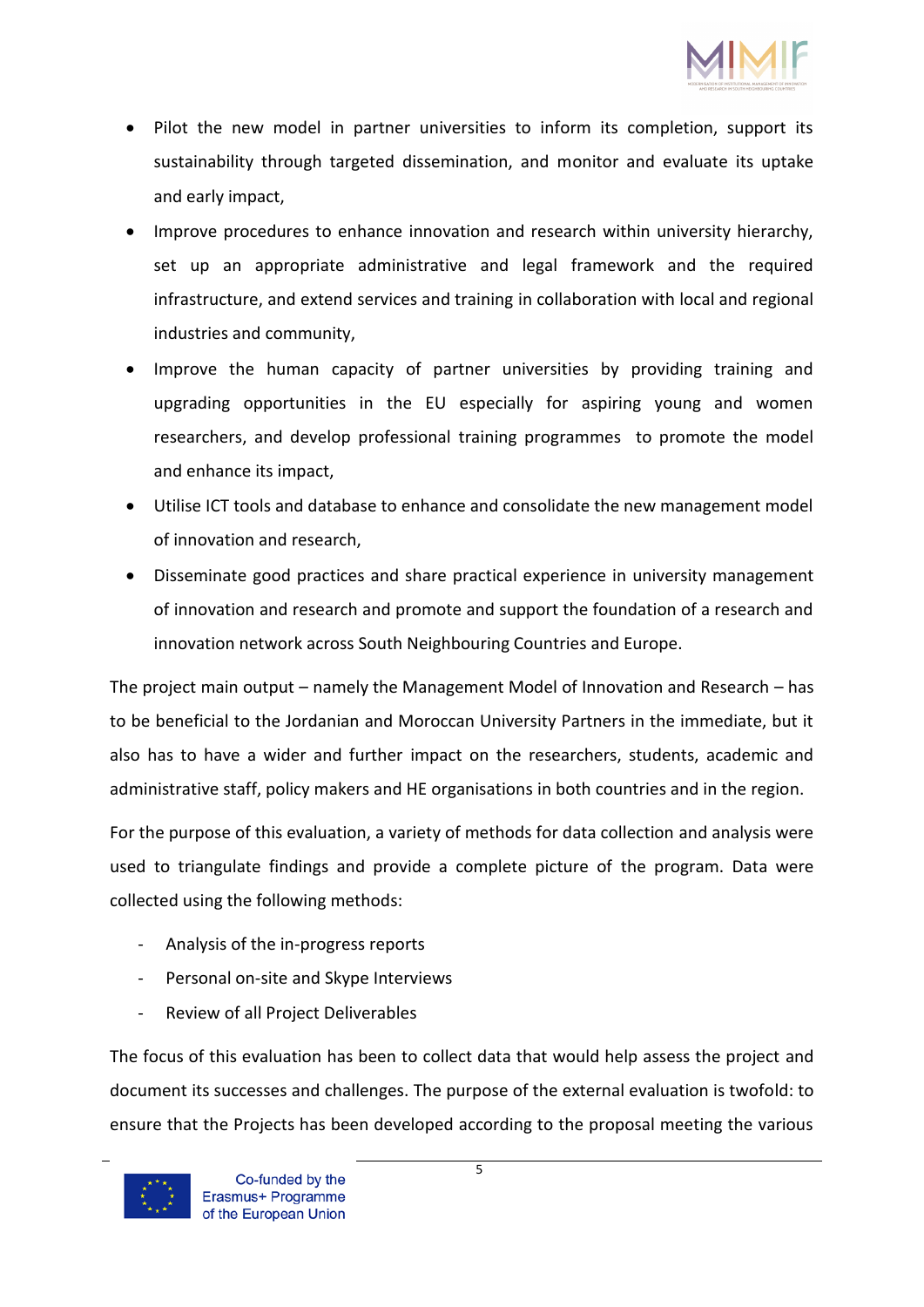

objectives and submitting the agreed deliverables and, secondly, that the partners involved have played an active and significant role in their corresponding tasks within the different Work Packages and that they have been benefited from the collective effort and participation in the project.

A relevant external evaluation should focus on both the fit-for-purpose of the achievements and objectives of the project, as well as the enrichment of the partners after taking part in the project contributing to strengthening strategic alliances among the European partners.

The overall assessment of the performance of the project has been accomplished paying attention to the impact of the project activities at the level of the partner universities but also more broadly in the two countries involved in the Project.

In this regards, the report finds that the Project has served for the partners institutions to implement significant improvements in their research and innovation policies at the institution level. Furthermore, in the case of both Morocco and Jordan, the involvement of relevant stakeholders from the labour market and the ministry implies that the goal of having an impact in a more broadly contexts has been largely achieved.

The main outcome of the external evaluation of the MIMIr Project, beyond a more detailed analysis and conclusions, is highly positive in three dimensions: the commitment of the partners in the project and their individual contributions to the objectives of the different work packages and the appropriate use of the activities identified in the project to meet the identified objectives; the relevance of the outcomes of the project and their direct influence in the improvement of the individual management strategies and governance of the partners institutions; and its regional impact in the South Neighbouring Countries by means of the appropriate involvement of key regional actors at the multilateral level such as UNIMED and AAArU.

A particular emphasis on the sustainability of the project has been made throughout its development. The successful engagement of the governing bodies of the partners shows that the project has linked its objectives to the strategic mechanism of the institutions. This allows not only strengthening the management capacities concerning research and innovation but also ensuring that these initiatives will be part of the strategic plans of the

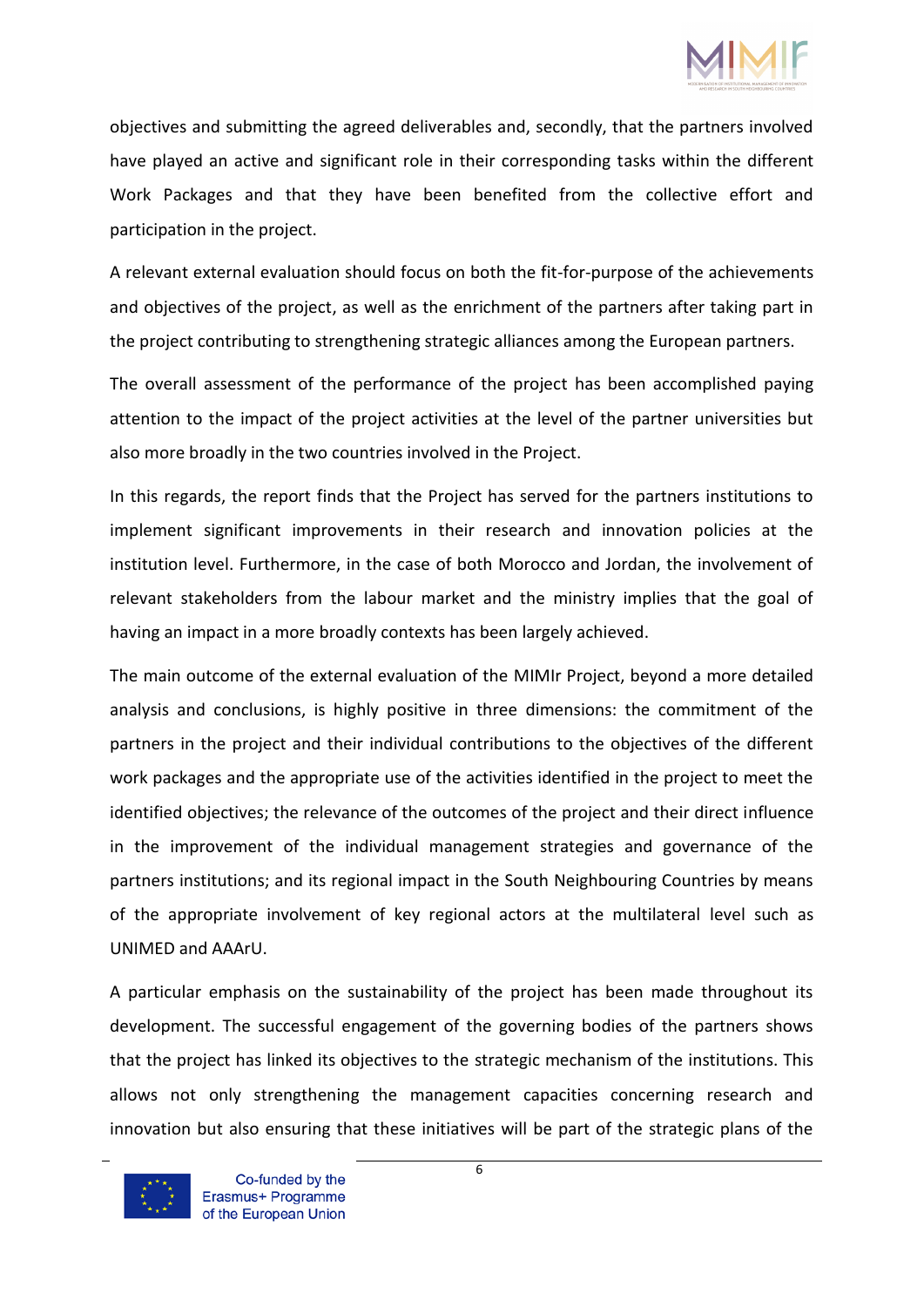

institutions and its sustainability. The platform designed and implemented in the project clearly contributes to its sustainability as well as to provide the institutions with indicators and information to carry out the follow-up of the actions and for the governing bodies to make decisions based on data.

The challenges identified throughout the length of the MIMIR Project by the partners deal with three main issues:

- A slight delay in starting the Project due to the late transfer of the first pre-financing installment which prevented the Coordinator in setting in advance the date for the organization of the kick-off meeting, which is duly corrected and recuperated.
- An uneven participation of the different partners ('sleeping partners' according to the terminology of one of the partners) which, although it has not had an impact in the achievements of the project at all, shows that there is room for improvement in terms of partner's involvement mechanisms.
- Some delay regarding the equipment purchase procedure.

The Project MIMIr has been fully reached its goals in terms of producing all the deliverables included in the various work packages and the achievements of the objectives included in the proposal. A particular emphasis on the quality of the coordination accomplished by the Quality Committee should be made. The Quality Committee has been chaired by the UNIMED and composed of the University of Milano, University of Barcelona, the European University Association (EUA), the Association of Arab Universities (AArU) and the University Mohammed V of Morocco.

### **METHODOLOGY**

The methodology of the external evaluation has merged various complementary approaches to ensure that the project MIMIr was completed successfully regarding the proposal submitted and approved.

The purpose of the analysis focuses not only on the deliverables and landmarks identified throughout the implementation of the project (which can easily be numbered and controlled during the deployment of the project, but also on the leadership of the coordinator and the

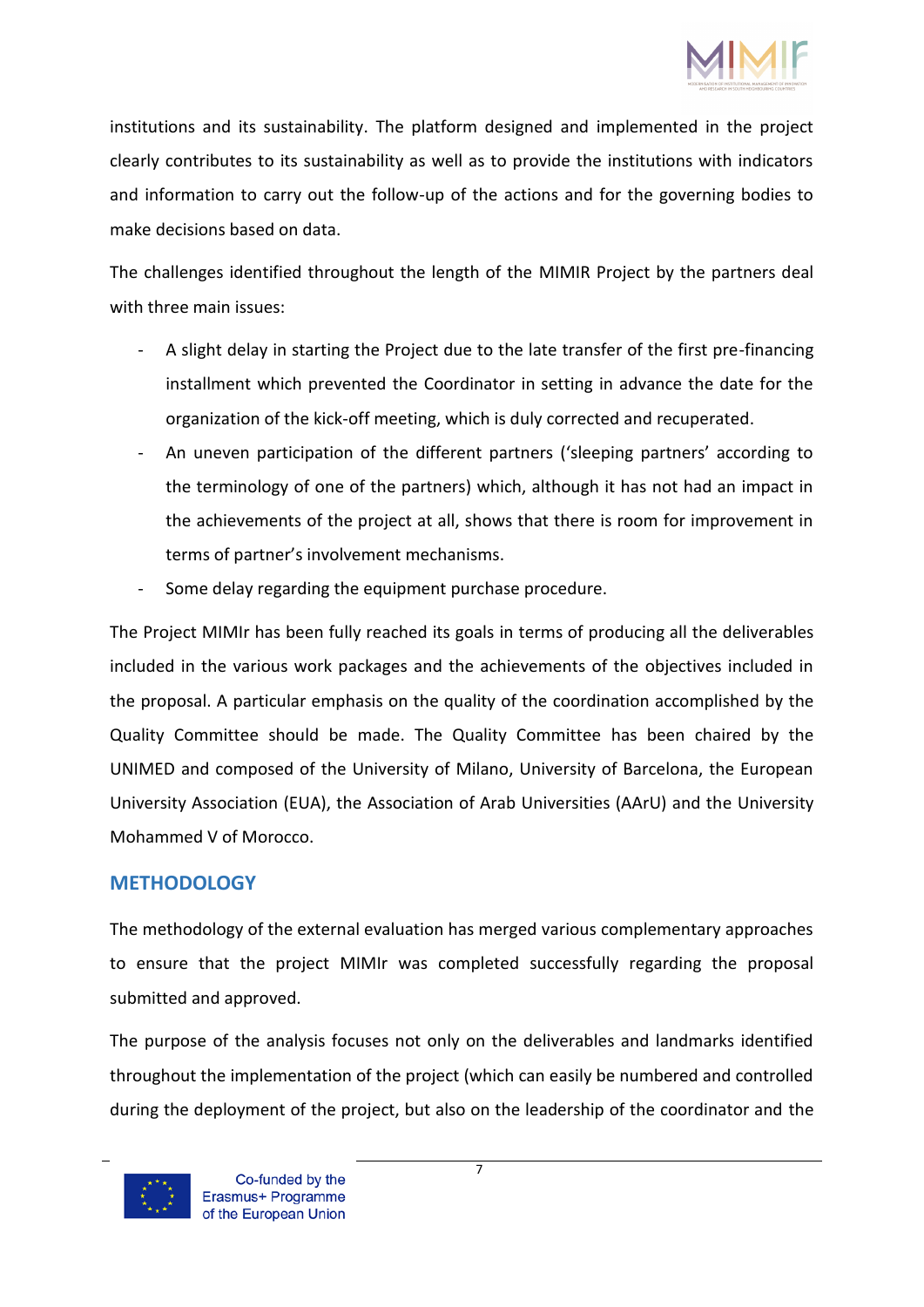

chair organisations of each Work Package and the engagement of the partners members of the consortium to be sure that every partner has taken part according to its particular mission and has contributed individually to the collective effort and results of the project.

The external evaluator has had the opportunity to work closely with the project's coordinator in order to design the evaluation to make sure that the evaluation report and conclusions will be useful for the assessment of the Project MIMIr and its results.

For that purpose, the external evaluation has to provide the project consortium with information to:

- 1. make an overall independent assessment about the performance of the project, paying particular attention to the impact of the project activities at the level of the partner universities but also more broadly in Jordan and Morocco
- 2. provide recommendations for the enhancement of the project results in the next immediate future and also with regards to its sustainability
- 3. identify key lessons and propose suggestions for possible follow-up actions to the entire consortium, its individual members or a group of partners wishing to go ahead with the results

The external evaluation has to work for the purpose of the WP6 "QA Tools in Management of Innovation and Research" and therefore it has to respond to the needs of the Project as a sort of an "external Follow-up" for enhancement purposes and, eventually, as a final analysis of the outcomes of the project in terms of challenges, strengths and opportunities.

A dialogue between the WP6's chair and the Quality Committee has necessarily to be established in order to identify possible issues that could either cause troubles in the development of the project or could help to reorient it.

The external evaluation should not be seen or perceive as an "inspection exercise" but rather as a combination of an "enhancement-led mechanism" and an "accountability tool" for the sake of the project's purposes and success of the internal management and the correct development of the project's three-year plan.

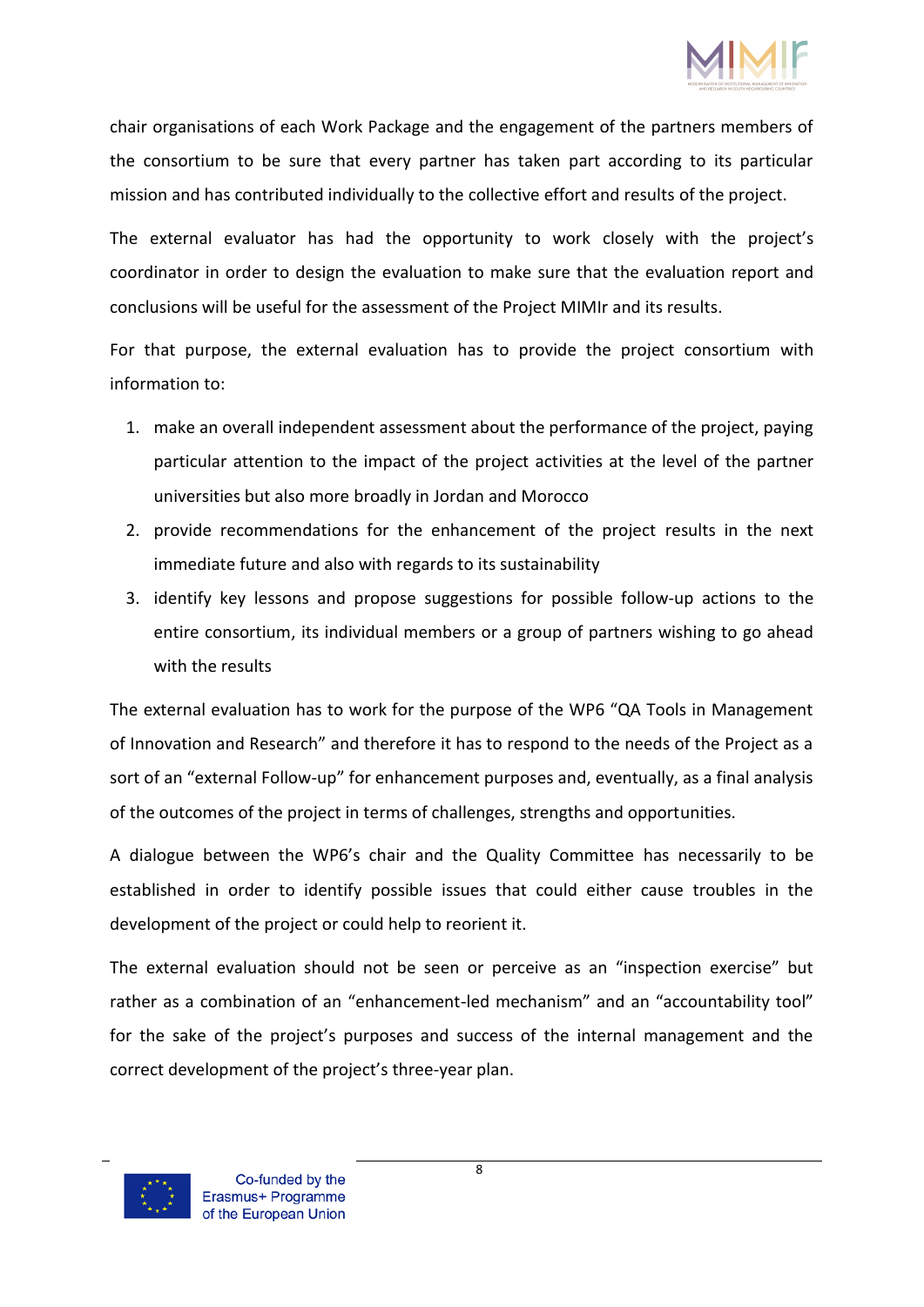

There should be a necessary feedback between the "unit" in charge of the management of the project as a whole (Quality Committee plus coordinator) and the person/team in charge of the external evaluation which has to address those questions appropriate and fit for the purpose of the completion of the different parts of the project and the involvement of the partners.

It is important to emphasise that the methodology chosen for the external evaluation has been complementary to the tools designed and defined within the WP6 to show the correct implementation of the various WPs and deliverable. Such mechanisms were related to the Quality Plan of the project which included a set of tools and indicators to monitor the deployment of the project.

From that perspective, the role of the external evaluation should provide a cross-sectional view to the project focusing on qualitative-based evidences by means of on-site and on-line interviews on specific issues of the project, paying particular attention to "how the processes" took place rather than focusing exclusively on the results. The outcomes can be easily traced throughout the project along with the fulfilment of the deadlines defined in the project, therefore, using this approach, the interviews allows the external evaluation to play a much active role on identifying leadership, coordination, levels of interaction and engaged of the different partners taking part in each WP.

The WP6 checks and monitors the accomplishment of the various WPs by means of a wide range of tools, where the circulation of surveys and questionnaires among the partners is a regular and effective instrument.

The "Mid Term Report" and the "Second Evaluation Report on Evaluation of the Training Sessions" prepared by the Quality Committee within the Deliverable 6.4 "Quality and Evaluation Reports" have been particularly useful as they provided with the feedback of the partners about the questionnaires conducted by the Quality Committee.

The external evaluation has gone intensively through these surveys and questionnaires, as well as the progress and final report produced to show how the meetings, group interaction and the different steps of the project were reached and the documents and deliverables submitted.

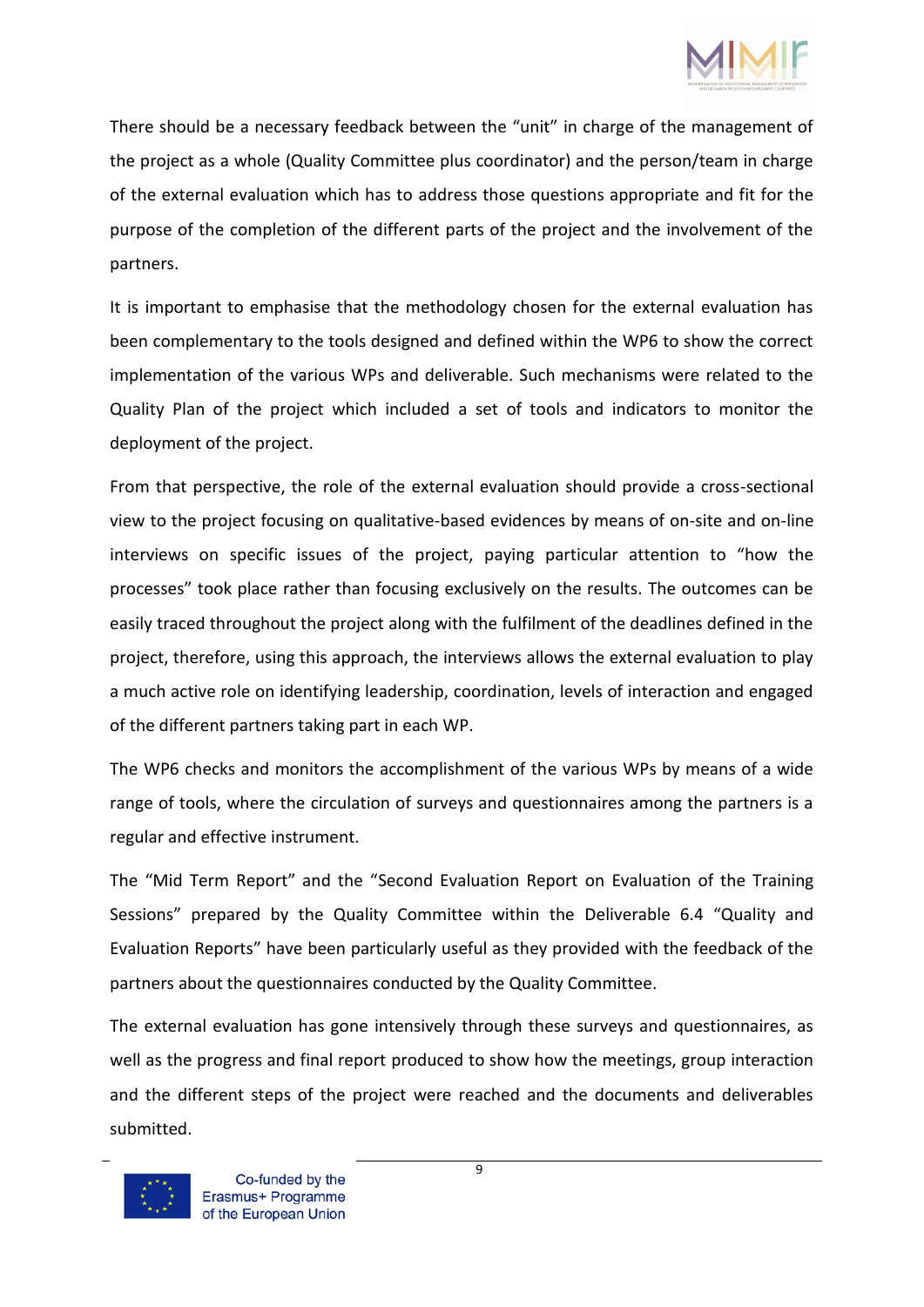

The interviews focused also on getting information about how the Moroccan and Jordanian partners of the project thought that their expectations of the project, in terms of getting out of the project the know-how and the capacities on institutional management of innovation and research, were met.

### **THE EVALUATION APPROACH/PROCESS**

The evaluation consists of

- 1. A Desk Phase, which includes a review of project documentation.
- 2. A Field Phase: Observation of three project meetings and interviews with relevant partners and participants.
- 3. A Synthesis Phase: The results will be summarised in a final report that will be presented to the Project Management Team (PMT) of the project. The PMT will disseminate this to all partners and to the European Commission/EACEA.

### **1. Desk Phase**

In the Desk Phase, the background information on the project, including the proposal and subsequent interim reports, outcomes reports from events, presentations, publications, and survey results have been duly reviewed, as well as documents shaping the wider strategy/policy framework.

As the interim reports have showed, the logical framework of the project was adequately designed and allowed the different WPs to be deployed according to the plan in both sequentially and simultaneously where necessary.

It has been mentioned that the project started with a slight delay due to the late transfer of the first pre-financing instalment, which affected the organisation of the Kick-off meeting. However, the coordinator and the partners recuperated soon the initial delay and it had no further impact in the rest of the project.

The project met the time schedule included in the proposal with an adequate fulfilment of the deliverables foreseen.

#### **2. Field Phase**

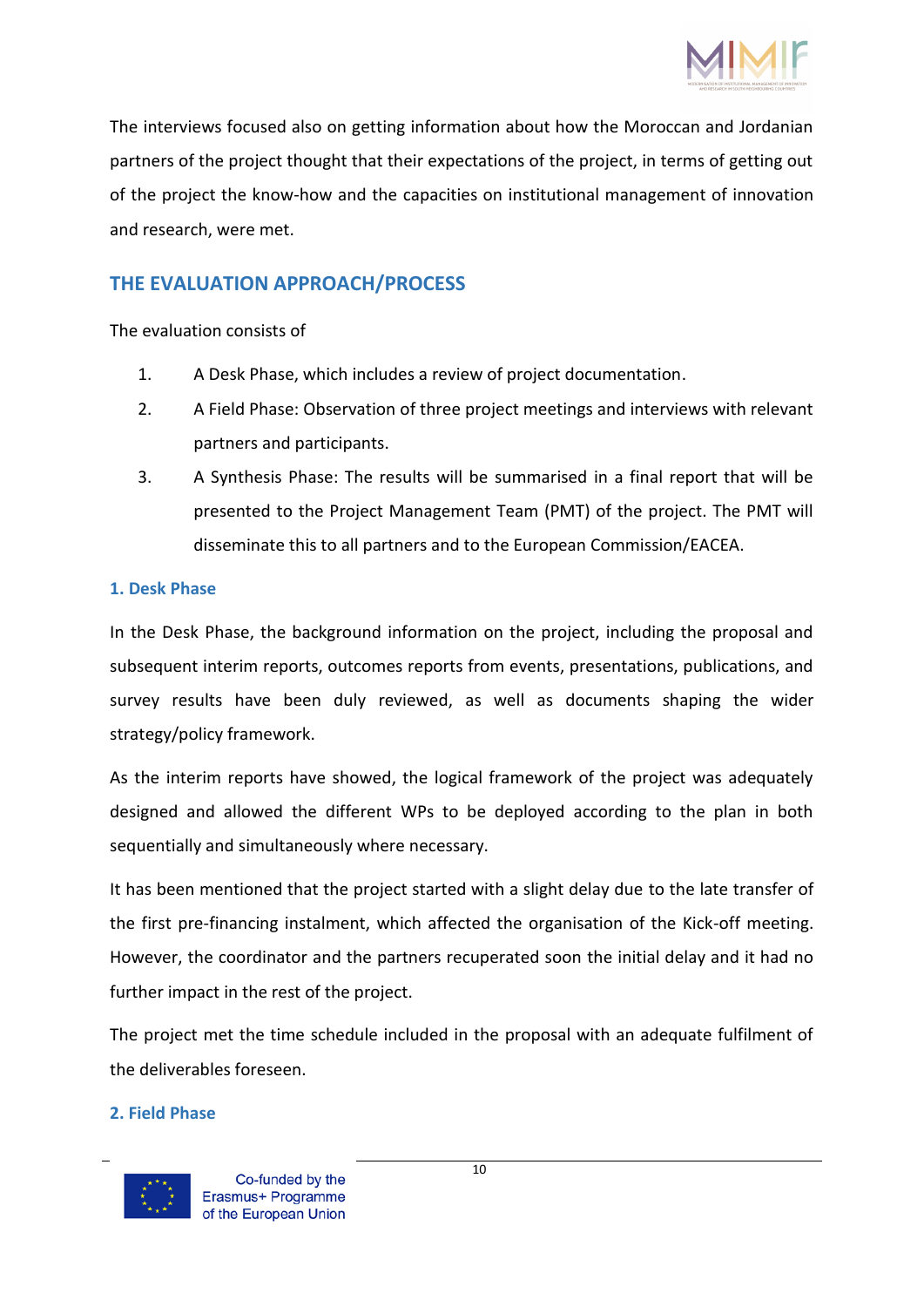

During the Field Phase the evaluator attended 3 events of the project where he could meet with partners and participants and conduct interviews with the different partners of the consortium paying particular attention to the Moroccan and Jordanian partners. The meetings allowed meeting also with other stakeholders invited to the different seminars and meetings having the opportunity to explore viewpoints from representatives of research organisations, employers and innovation bodies. Besides, a series of interviews by different means have been accomplished.

# **ANSWERED QUESTIONS/ FINDINGS**

- a) Questions focusing on the projects 'fit for purpose' on innovation and research.
- Does the project provide to the institutions involved with the effective tools, capacities and know-how to help the advancement of research and innovation?
- Can the project contribute to establish (or strengthen if it already exists) a structure for research and innovation or technology transfer?
- Did the project provide enough support to set up the necessary infrastructure in each partner institution to effectively and efficiently managing innovation and research activities?
- Is this framework useful for the context of higher education institutions in Jordan?
- Is this framework useful for the context of higher education institutions in Morocco?
- Have the partner institutions put into practice the 'impact indicators' of quality related to each 'strategic objective' identified by the model?
- Have these 'impact indicators' contribute to steer the activities of the offices in charge of innovation and research?
- b) Questions dealing with the particular achievement of the objectives of the field visits in Jordanian and Moroccan Universities.
- Were the agendas of the study tours well designed in order to achieve the objectives established in the project?
- What is your opinion about the response of the higher education institutions in Jordan and Morocco to the study tours?

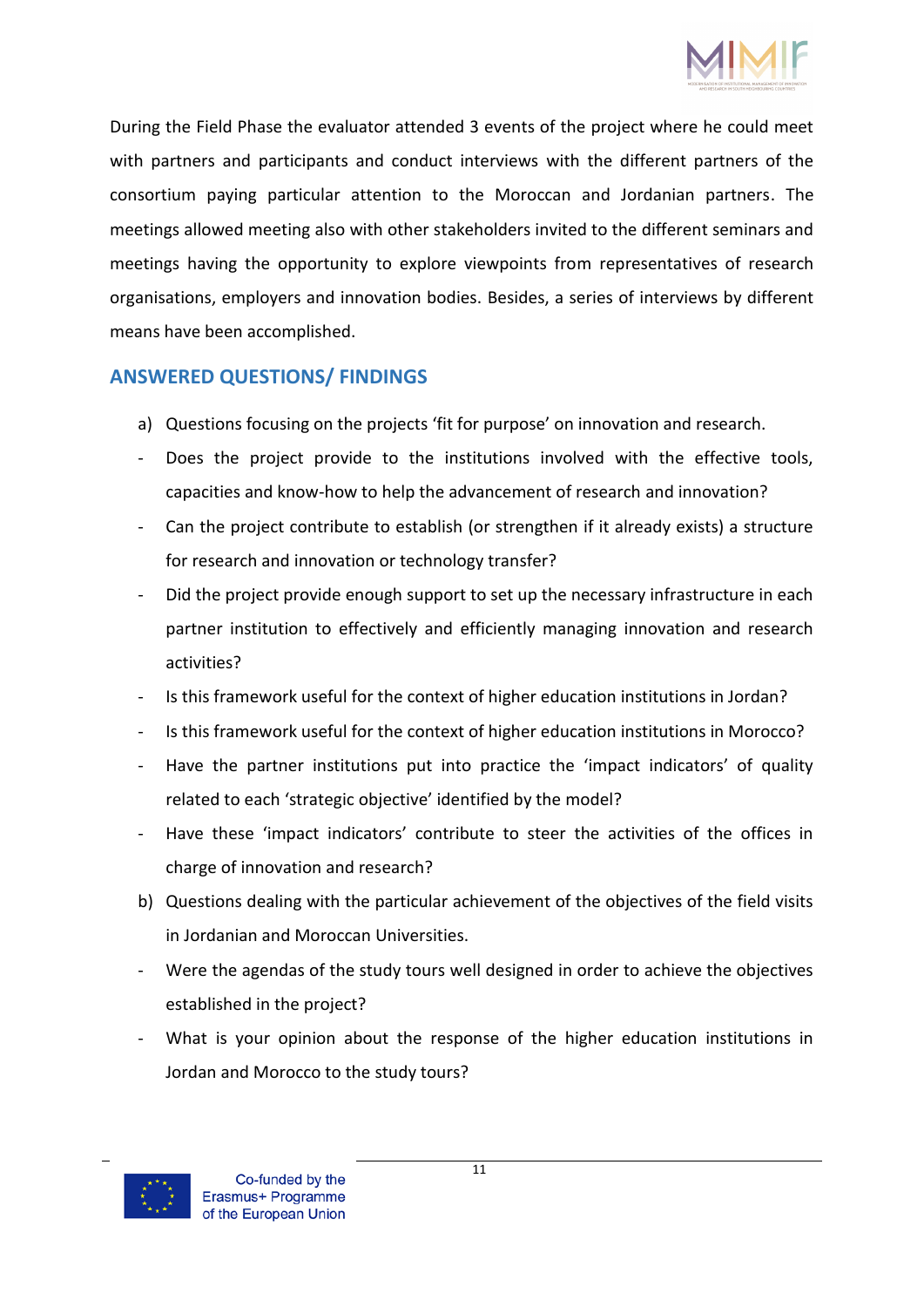

- Do you think that the institutions chosen the appropriate profile of the staff to attend the visits with regard of the expected objectives?
- c) Questions related to the Platform for Innovation and Research Information
- How is your general opinion about the Platform implemented in the context of the MIMIr Project?
- Do you find the platform handy and manageable for the representatives of the institutions?
- Do you think that it requires a specific and complex training to get familiar with it?
- Do you think that the project has devoted enough time and resources to facilitate the access and use of the platform?
- Will your institution use and maintain the platform after the completion of MIMIr Project?

The first set of question related to the 'fit for purpose' of the project and the achievement of the expected outcomes was supported by all the interviewers. The representatives of the partner institutions of Jordan and Morocco were very positive and emphasise the idea of a very careful organisation of the different steps and deliverables of the project in order to get a balance between the uneven situation of research and innovation offices and structures in the different institutions represented and the opportunity given by the project to share transferable good practices from the European partners institutions and setting.

To such purpose, the second set of questions allowed to identify a very positive opinion of the Jordanian and Moroccan institutions about the success of the practices in the European universities, that took place in la University Sapienza in Rome, la Katholieke Universiteit Leuven in The Netherlands and the University of Milano to develop the transferable innovation and research model of the project, and the Study Tours in Roma, Leuven and Barcelona, all of them related to WP2.

# **Problems and needs (Relevance)**

The relevance of the project can be easily traced in the different WPs and also in the outcomes of the project regarding the "visible" deliverables. The first deliverables dealing with the state-of-play of innovation and research management in the partner universities,

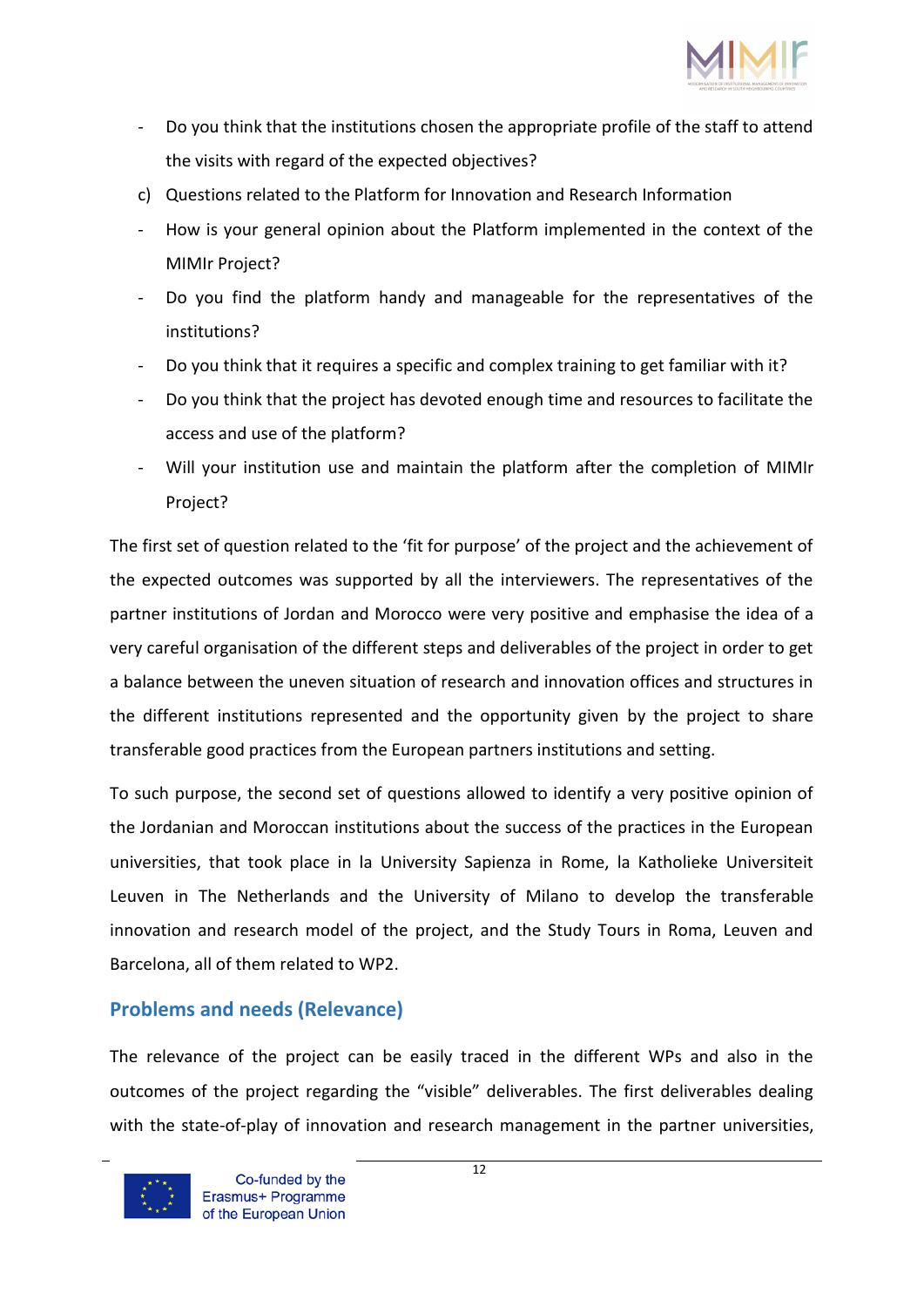

focus groups, study visits and field visits, showed the relevance of the discussion and the partners involved.

The interaction between European and South Neighbouring Countries universities in MIMIr project has effectively promoted another strand of collaboration between both regions in higher education matters putting in contact other regional relevant stakeholders such as EUA and AARu introducing a clear amplifier positive effect in future policy regarding research and innovation.

# **Achievement of purpose (Effectiveness)**

The effectiveness criterion has been met according to the results obtained and the project's specific objectives achieved. The responses of the partners clearly show it. There is a strong perception of the results obtained in terms of benefits by the partners, especially concerning the deliverables related to study visits, participation in training and the development of the Platform. Furthermore, the Jordanian and Moroccan partners have played a very active role in the WPs related to the development of the Platform and the policy documents, Model and Handbook, related to Research and Innovation.

This participation will certainly contribute to the further implementation of the Research and Innovation model at the regional level.

# **Sound management and value for money (Efficiency)**

The management of the MIMIR project has been mentioned as a positive contribution in the interviews and questionnaires throughout the length of the project. Despite the initial delay in starting the project due to funding issues, the partners consider that the management of the project has been led, conducted and completed very professionally and following the Work Plan for the three years.

Processes and methods used to reach outcomes and their relevance/inclusiveness (project activities utilised to achieve results, such as workshops, focus groups, management meetings, research, etc. The various activities transformed the resources put in place into achieved results in terms of the deliverables compromised and the quality of the documents,

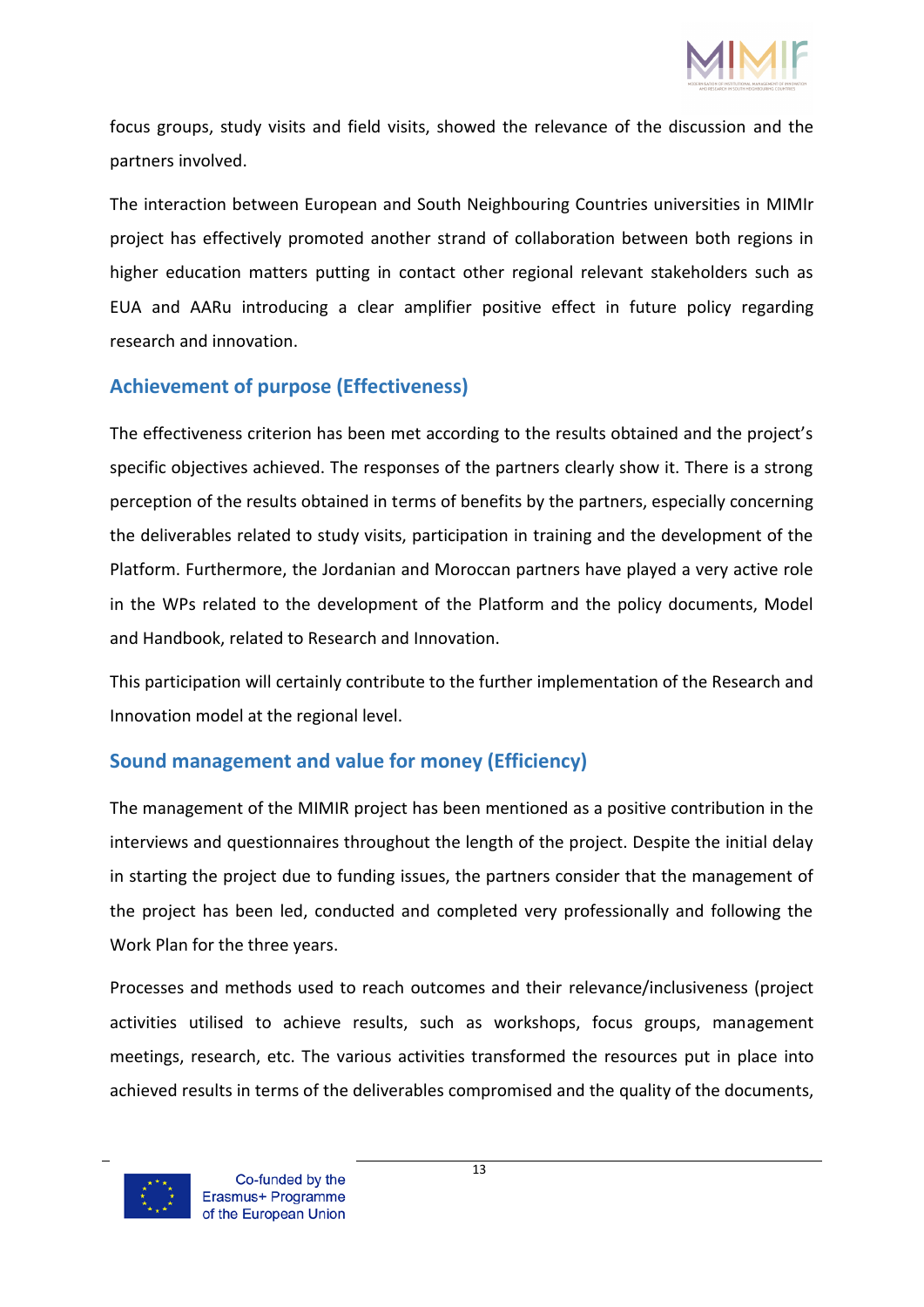

platform and training activities according to the judgement of the partners in the questionnaires and interviews. All of that within the time line of the project.

# **Achievement of wider effects (Impact)**

The impact of MIMIR project shown by the achievement of wider effects can be traced in the interviews and the answers to the various questionnaires completed in the meantime. The Jordanian and Moroccan universities have stressed the relevance and impact of the some of the main documents and deliveries of the project. This would be the case of the following three outcomes of the project:

- The document "New Innovation and Research Management Model", which shows an updated and evidence-based state of the art in the countries and institutions involved;
- "The innovation and Research Information Platform", which is one the main asset of the project in terms of continuity and sustainability, as well as and the document about its "Technical Specification" which supported the training sessions and meeting on the Platform;
- The training sessions in the European partner universities. It is worth notice that the representatives of the partner institutions of Jordan and Morocco stated that the training sessions held in the three European universities matched their expectations, meaning the planning of the Agenda and the delivery was appropriate and well designed in regards to trainees' needs. The partners emphasise the strong impact of the training sessions in Europe as one of the most positive outcomes of the project in terms of both the content of the courses and their relevance for the issues discussed.

# **Likely continuation of achieved results (Sustainability)**

The strong involvement of stakeholders related to the core topics of the MIMIr project accomplished by the coordinator and the intensive partnership built among the universities of Jordan and Morocco between both countries and also with most of the European institutions, ensures a stable sustainability if the partners maintains a light-touch approach in maintaining the channels opened throughout the development of the project.

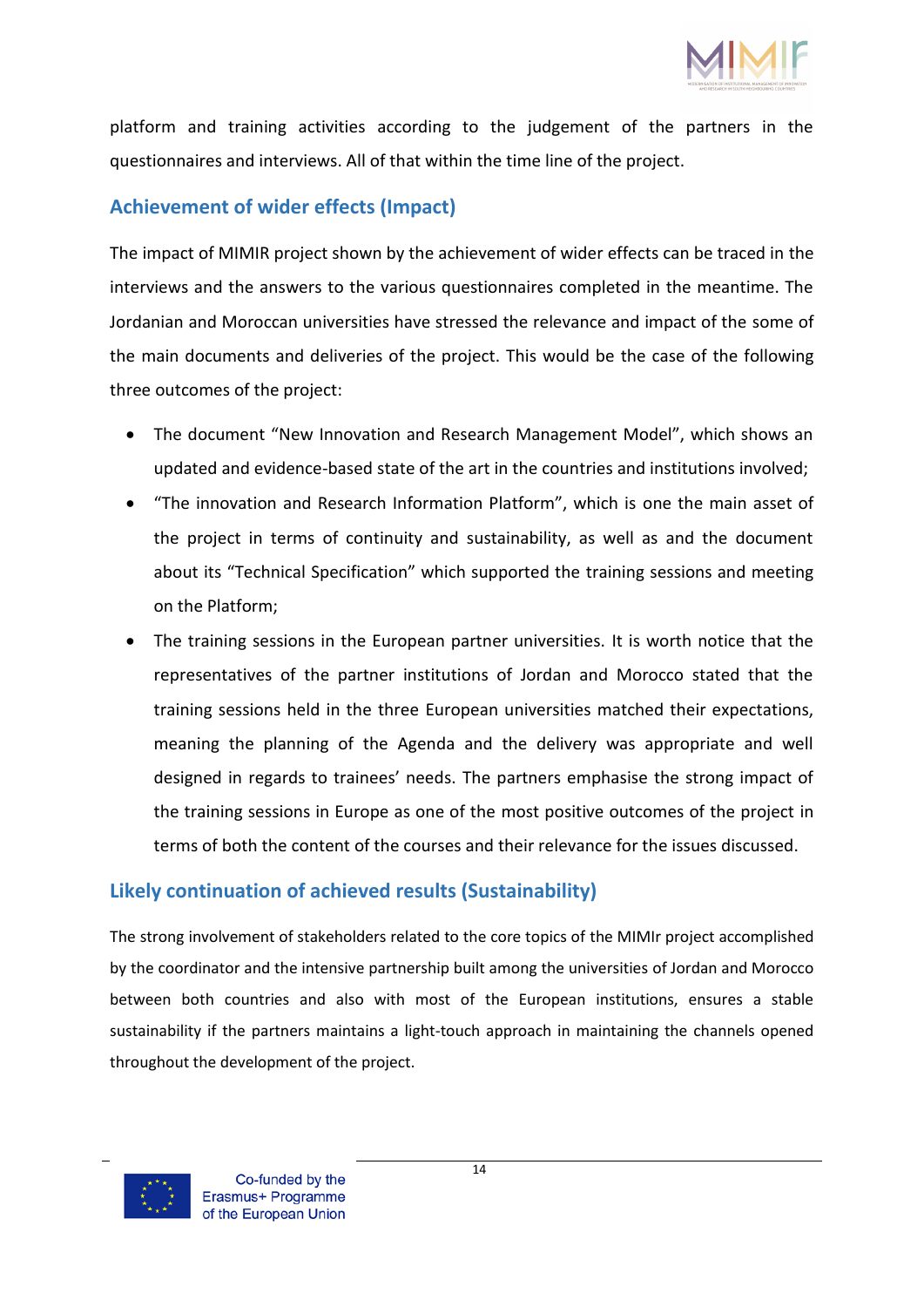

Stakeholder involvement went beyond the mere invitation to representatives of the relevant sectors related with research and innovation, to become a constant in the conferences, seminaries and meeting sin the project.

The presence of both ministries of higher education and research of Jordan and Morocco contributes also to help in the necessary governmental support to this endeavour.

Furthermore, the active role played by the MIMIr coordinator and Dissemination committee during the AECHE Conference in 2017 in Rabat, allows having a broader impact among a big variety of sectors and stakeholders in many Arab and European countries with similar interests on innovation and research.

From this particular viewpoint, it is possible to see and recognise the huge value for money that the MIMIr project has had in terms of making the most of the budget of the project for the particular objectives of the partners concerning the project, as well as for the European Commission to get the most of the money allocated to this project.

If the project sustainability concerning the goals of the proposal is ensured, the financial sustainability has been also achieved because the project allowed preparing not only the technical structure of the Platform for Innovation and Research Information to be used and 'put in value' for the benefit of the partners, but also to be active in the future connecting those who shared the work in the project.

The MIMIr project also allowed training the representatives of the universities to get familiar with the Platform, giving autonomy to the partners and avoiding a rigid dependence on third parties in terms of technical support and backing.

# **Mutual reinforcement (coherence)**

The active participation and involvement of the Ministry of Higher Education and Research of Morocco and the Ministry of Higher Education and Scientific Research of Jordan ensures that the work accomplished and the outcomes of the project reach directly to the decisionmaking bodies in charge of Research and Innovation in both countries. This fact will certainly have a direct impact in the policies related to these topics. The participation of the higher education institutions guarantees that all key stakeholders are involved.

### **Visibility**

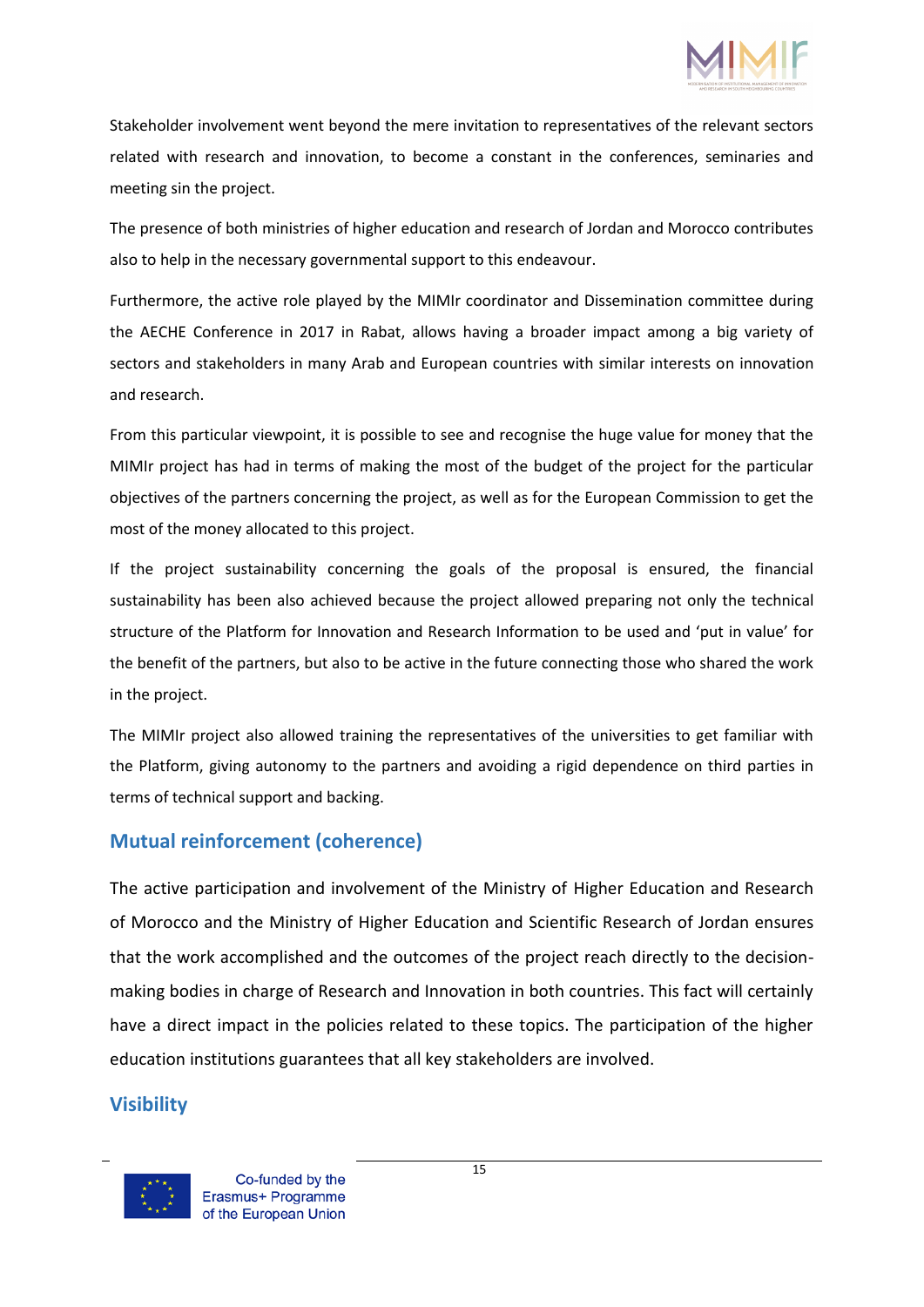

The visibility of the project can be analyses in two different times: (i) during the implementation of the project with regard the abilities of the project to attract and involve stakeholders related to the goals of the project but not directly involve as partners or associated partners; (ii) the policy of visibility in terms of dissemination of the results and the mechanisms developed to promote synergies with other projects in the region and outside the region.

The first approach has been accomplished throughout the project as it has been shown in the evaluation reports as well as in the questionnaires to the partners. The meetings in the project include the participation of representatives of sectors involved in the project but not members of the consortium. The presence of UNIMED, AARu, EUA and the ministries of higher education of Morocco and Jordan have made possible a cross-sectional approach in terms of the involvement of other sectors related to Research and Innovation such as employers and industry.

The second approach has also been successfully achieved as it can be seen in the agendas of the public acts and events where the project has summoned a wide range of stakeholders and organisations relevant to the topics of the project at both the European and the Southern Bordering countries involved.

Two examples of the interest shown by the coordinator of MIMIr project on disseminating the work and the outcomes of the project can be seen in two different moments of the implementation of the project: in April 2017 in its second year and the final conference of the project.

The first case is the "Fourth Arab-Euro Conference on Higher Education (AECHE 4)" held at the University Moahmmed V in Rabat on 25-26 April 2017, where the coordinator of MIMIr took advantage of its role in AECHE and organised a dissemination event Project. This important and very high level event gave the MIMIr project a large outreach in Europe and in the Arab world. This conference had the participation of more than 150 rectors, vice-rectors, deans, researchers, and representatives from Ministries of Higher Education from different countries in the above-mentioned regions.

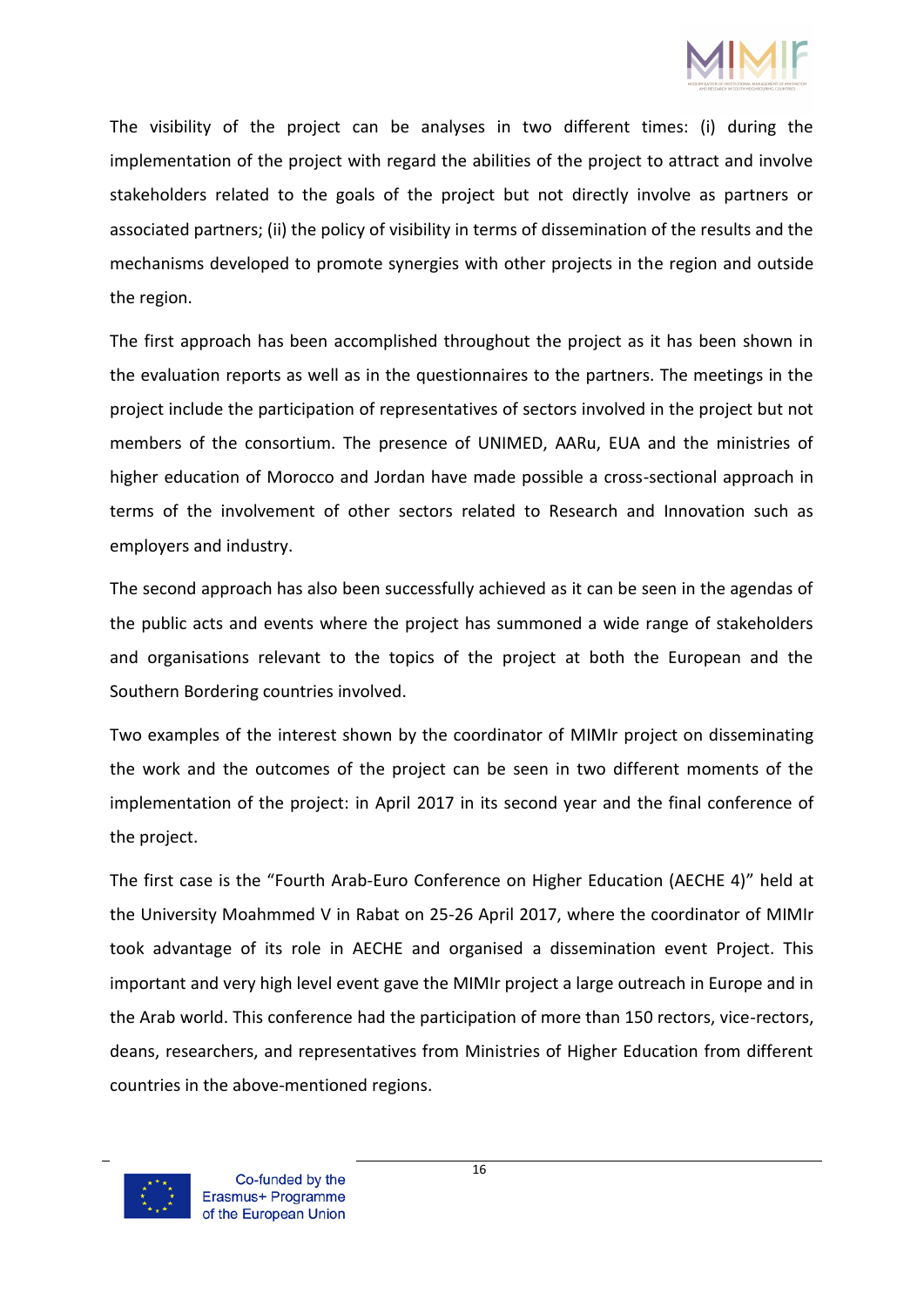

The second example is the final conference of the project held in Rome on  $9<sup>th</sup>$  October 2018 was organised jointly with the closing conference of another project dealing with employability in the Mediterranean "Resume" showing the potential synergy of both initiatives and the fact than some partners took part in both projects.

### **Overall assessment**

Therefore, the main outcome of the external evaluation of the MIMIM Project, beyond a more detailed analysis and conclusions, is highly positive in three dimensions: the commitment of the partners in the project and their individual contributions to the objectives of the different work packages and the appropriate use of the activities identified in the project to meet the identified objectives; the relevance of the outcomes of the project and their direct influence in the improvement of the individual management strategies and governance of the partners institutions; and its regional impact in the South Neighbouring Countries by means of the appropriate involvement of key regional actors at the multilateral level such as UNIMED and AAArU.

### **Conclusions and recommendations**

The findings presented in this report provide evidence that the MIMIR project has been successful for improving the management of innovation and research as a powerful impact to be shared and disseminate among other higher education institutions and relevant stakeholders not only of Morocco and Jordan but in the South Neighbouring Countries. This capacity allows the partners of MIMIR, and particularly those more intensively involved, to become key actors in providing capacity building and good practices at the regional level through their international partnerships.

Analysis of the evidences confirm that the MIMIR project was effective in helping the partner institutions build their capacity and empowering them with references and guidelines in alignment to EU practices. The study tours and the practices host by the European partners have shown a big impact on the Moroccan and Jordanian institutions in terms of good practices with an obvious and immediate effect in the future development of

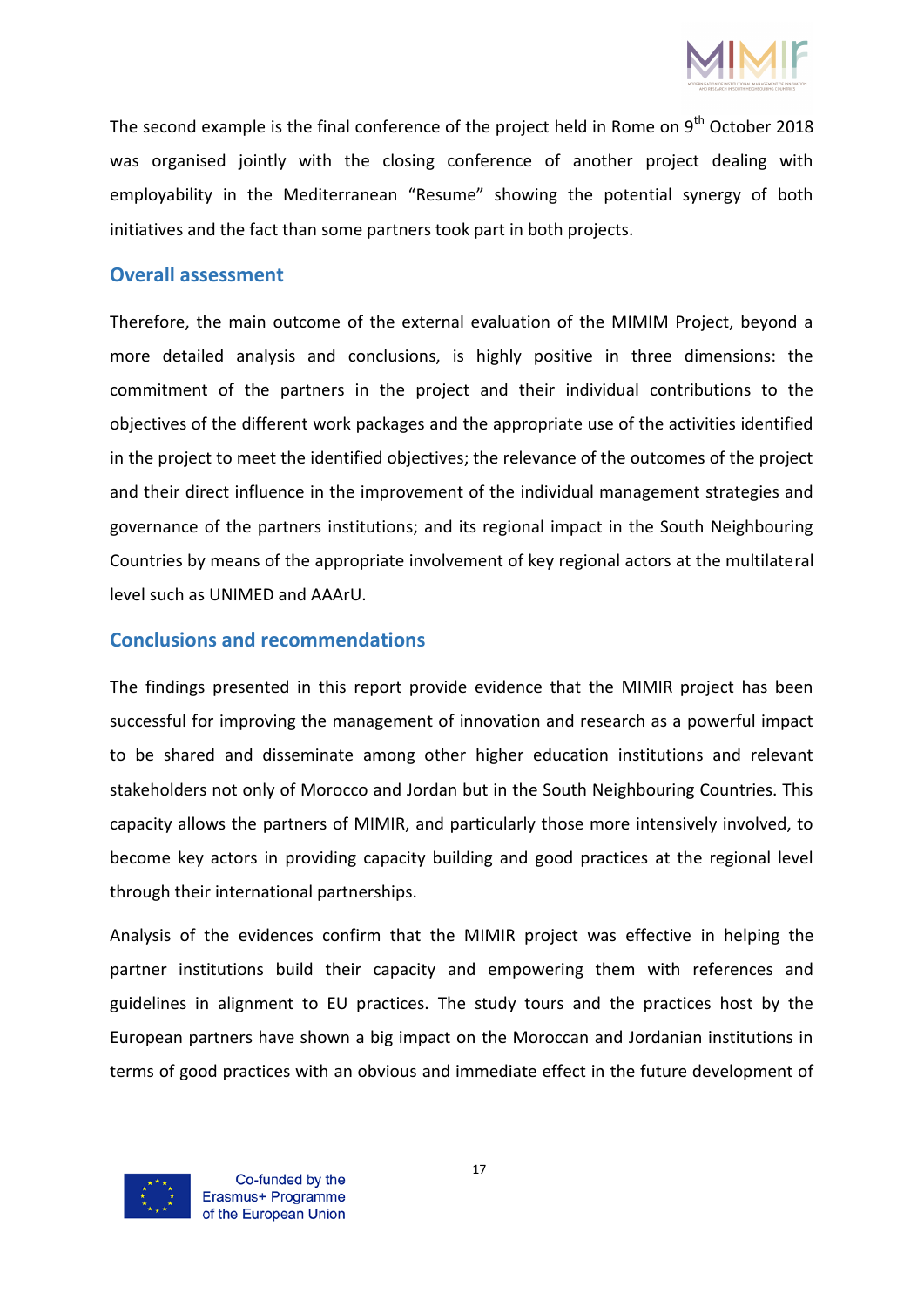

partnerships not only with the European partners but also among the Moroccan and Jordanian ones strengthening the South-South cooperation through alliances.

A particular emphasis on the management and coordination of the project has to be made. Despite the large number of partners involved, the management was very smooth and that the initial delay of the project didn't affect the progress of the project. Mostly all the partners were highly satisfied with the overall progress and the outputs of the MIMIr project, because it was proven to be quite beneficial for all of them. Throughout the interviews, there have been many mentions and comments on the effective way of management of the project shown by the coordination with a shared perception of a combined of strong leadership conducted in a fairly considered way in terms of communication and responsiveness to inquiries and issues raised during the project. This point has been highly appreciated by the partners for Europe and particularly from Jordan and Morocco.

A short list of recommendation gathered in both the reports and the interviews for future actions is included:

- The perception of partners in regards to workload and resources has been positive, tasks have been clearly defined and distributed, activities were implemented with sufficient guidance and means. A reflection needs to be made on the project schedule and on the time foreseen for the activities, since the general perception is that there is room for improvement.
- The mutual confidence of Partners can be an element of strength, on which building a more effective collaboration in terms of support by others, engagement in the project activities and in the discussions, as well as in regards to a more balanced collaboration within the partnership. Partners suggested, in order to improve collaboration: to get involved in all project's activities even when a direct contribution is not requested; work in core groups; create a climate that allows everyone to participate; more stability for the participants in the project.
- Internal communications can be improved in regards to effectiveness and regularity. Suggestions by respondents: having a chat/group linked by email or other means of

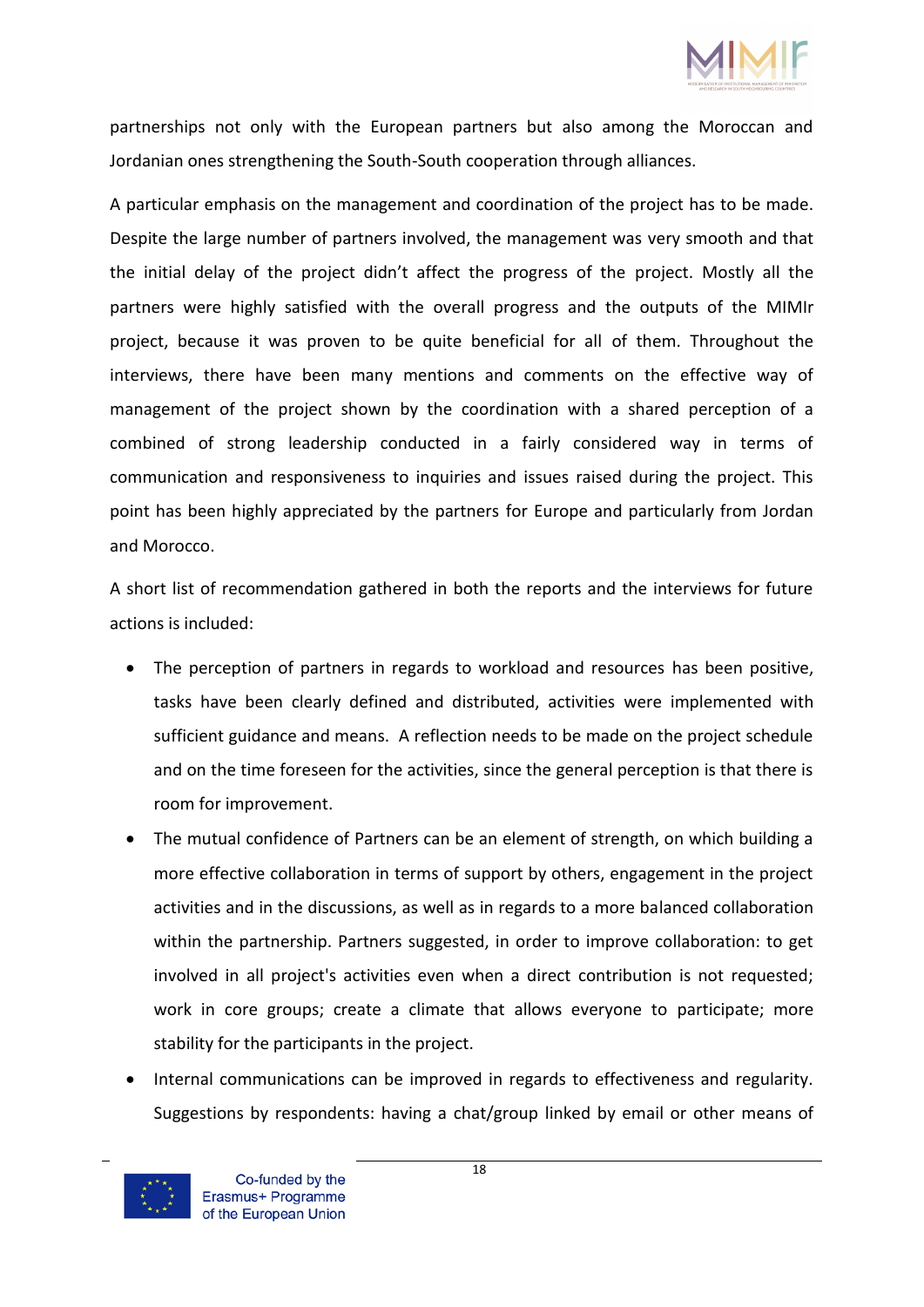

contact for providing constant updates on each activity and on a daily basis; more regular meetings, including bilateral meetings.

- A reflection should be made on enhancing the participation of all institutions in the project activities, strengthening interactions and capitalizing on the added value of sharing practices and experiences. Suggestions emphasise the need to engage the "sleeping partners" of the project in order to strengthen collaboration and participation.
- The evaluation of the Study Visits was very positive, especially in regards to the effectiveness, relevance and content of the visits. It has been assessed as a great opportunity by Moroccan and Jordanian Partners, to learn on Research and Innovation management and better understand challenges, opportunities and best practices. It is recommended for Partners Institutions in Jordan and Morocco to exploit this knowledge at its best, to ease and facilitate the implementation of the new Research and Innovation management model. On behalf of the European partners, support must still be granted on applying the regulations and procedures related to supporting innovation, and on how to sustain effective Research and Innovation management tools and make the best of it among different entities within the institution.
- Concerning the sustainability strategy of the project after its conclusion, the partner institutions showed a positive attitude towards the project and the collaboration and cooperation put in place during these months of activities. This means a strong opportunity for the Consortium to build upon this strong cooperation spirit a base for the development of a sustainability strategy and future cooperation arrangements.

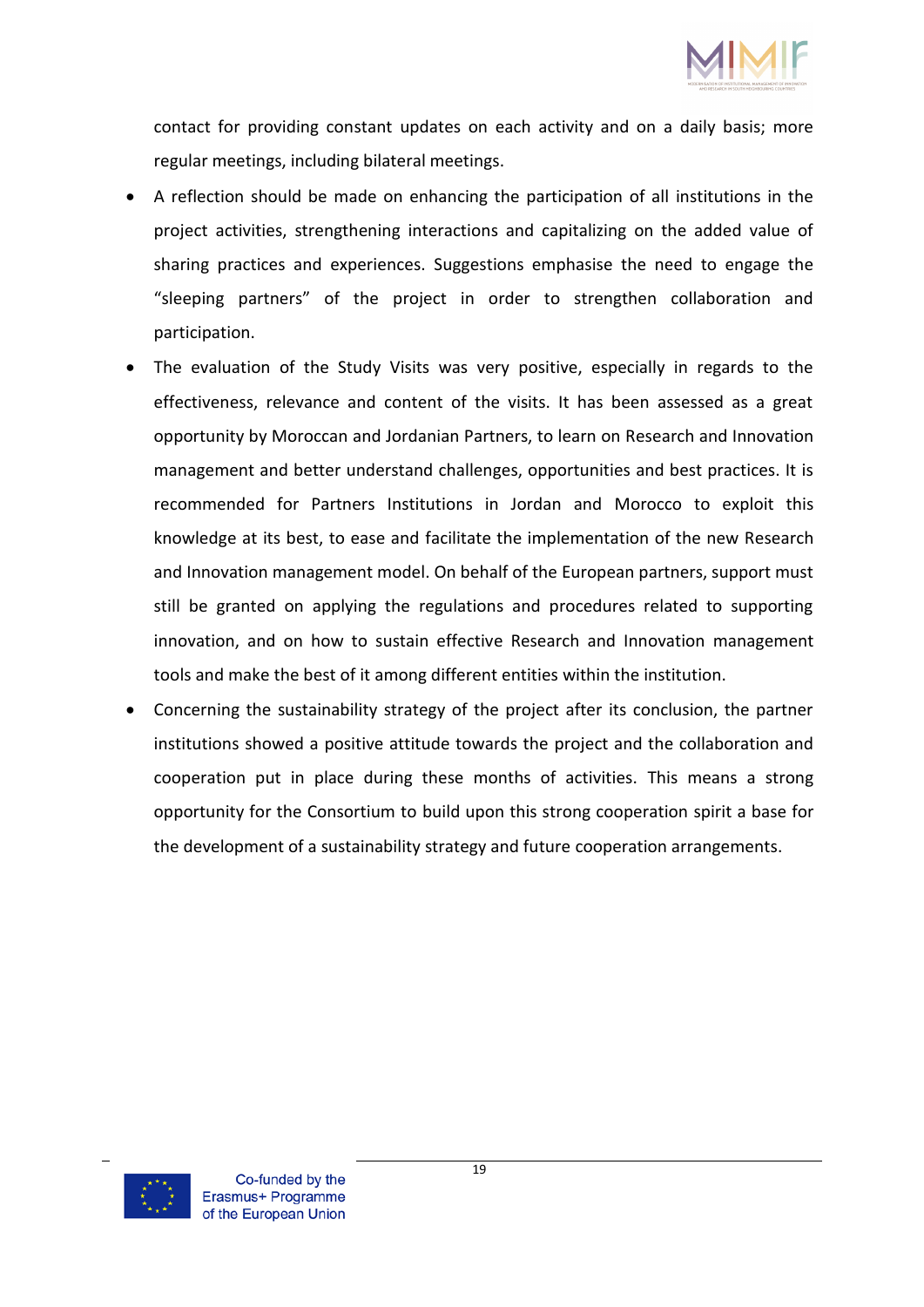

# **Annexes**

- 1. The Terms of Reference of the evaluation
- 2. The name of the evaluator (CVs should be shown, but summarised and limited to one page per person)
- 3. Questions for the MIMIR External Evaluation Interviews.

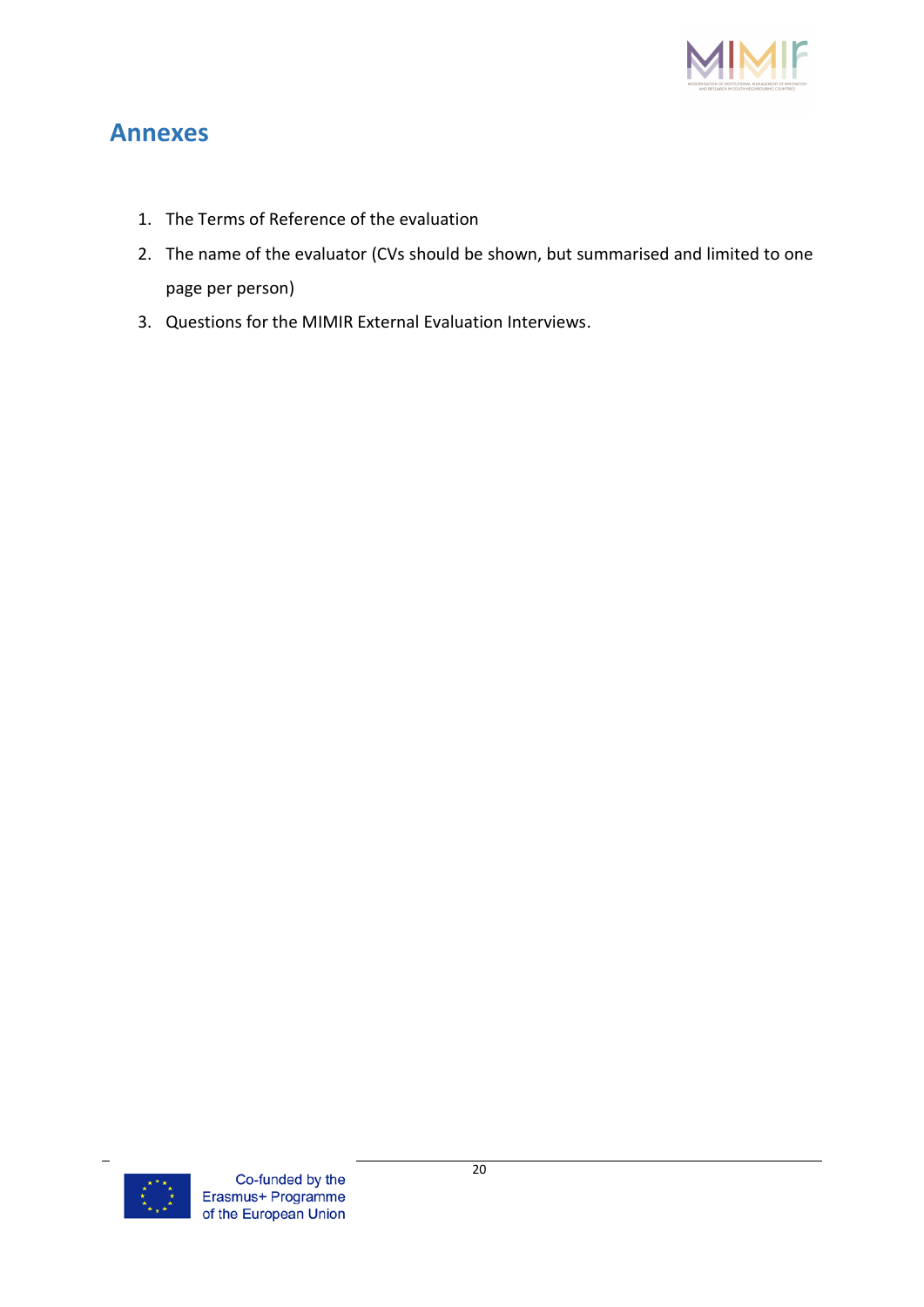

# **Annex 1**

### **TERMS OF REFERENCE**

# **Modernisation of Institutional Management of Innovation and Research in South Neighboring Countries/MIMIr**

| <b>Region</b>                       | <b>South Neighboring Countries</b>                           |  |  |
|-------------------------------------|--------------------------------------------------------------|--|--|
| <b>Beneficiary Country</b>          | Morocco, Jordan                                              |  |  |
| Sector (as defined in  <br>CSP/NIP) | Higher Education - Erasmus+ Capacity Building Projects (KA2) |  |  |
| Project number                      | 561548-EPP-1-2015-1-ES-EPPKA2-CBHE-SP                        |  |  |

### 1. Background

The Barcelona Declaration has played an instrumental role in the development of a strategic Euro-Mediterranean partnership with South Partner Countries with the objective to turn the Mediterranean into a common area of peace, stability and prosperity through the reinforcement of political dialogue, security, economic, financial, social and cultural cooperation. Research and innovation is one major priority of this Euro-Mediterranean partnership that aims to open the European Research Area (ERA) to the research community in South Partner Countries thereby supporting capacity building activities needed to guarantee a successful integration of partner countries within the ERA. However, the 2010 UNESCO Science report had revealed that university research in South Partner Countries often served purely academic purposes with very weak linkages between academia and industry. Researchers in the region often find themselves isolated and unable to access sufficient resources for their research or to compete internationally because of the scarcity of a professional institutional support and poor research and innovation management. While pockets of research excellence certainly exist, the relative lack of opportunities for scientific research and poor dissemination to policy makers are reasons for serious concern. This grim situation is amplified in the light of findings of the recent 2012 report: "Determinants and Consequences of Migration and Remittances" which states that expatriates from South Partner Countries who acquire skills and obtain higher degrees abroad, especially graduate-level degrees, are less likely to return home. This emigration trend contributes to a severe brain drain in South Partner Countries and is threatening the future of higher education development and scientific progress in the south Mediterranean. In fact, Arab countries lose 50% of their newly qualified medical doctors, 23% of engineers and 15% of

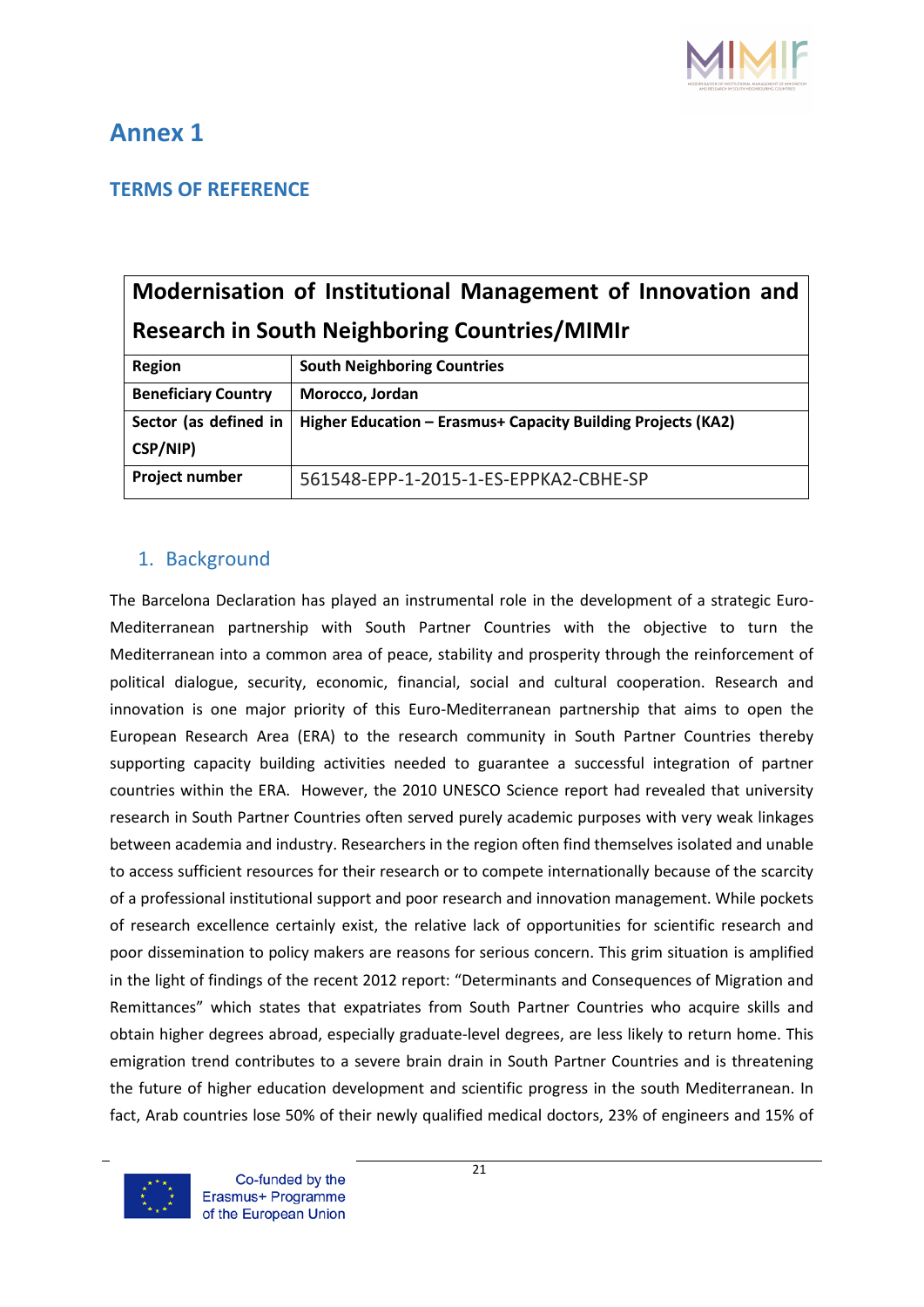

scientists each year to Western countries which are the greatest beneficiaries of 450,000 Arabs with high scientific qualifications. Between 2003 and 2008, for example, over 700 Moroccan researchers at the doctoral level work at France's national research centre, according to a 2012 report entitled: "Youth Brain Drain Continues in the Maghreb". The cost for Morocco of training those experts was around \$120,550 each.

Europe presently has a unique opportunity to champion a major advance in research excellence throughout the world starting with its South Neighbouring Countries which share common values and aspirations and enjoy striven spirit and open mentality. A fresh initiative can indeed make a real contribution to improving the quality, performance and depth of capability in research and innovation management throughout South Neighbouring Countries to enable them embrace the knowledge in the economy and sustainable development. Universities, in particular, could help to offset major pitfalls and shortcomings through the implementation of proactive policies to promote and develop research excellence and propose actions that will develop or improve existing research and innovation management models. The model may be based on three main pillars: education, communication and exploitation, in order to raise the level of skills in project management and resources, in addition to managing research strategy in general and enhance the institutional management processes of research and innovation through establishing governance procedures that consolidate research within the university hierarchy of partner institutions, building their capacity, empowering them with references and guidelines in alignment to EU practices and encouraging them to share best practices and develop strong partnership with EU partners.

Communication is another vital component for the proper function within an organisation and increasingly critically with other organisations nationally, regionally and internationally. Managing the exploitation of results is yet another indispensable and fundamental agent of success to deliver the benefits of research to societies and nations. The model will thus be based on analyses of needs and capacities in partner HEIs and the experiences and best practices from EU partner institutions. This will then lead to producing a set of principles, priorities, guidelines and procedures to support HEIs to improve management of research and innovation processes at the institutional level. The project will first road map and measure the degree of research and innovation in partner universities and hence identify areas for improvement, set guidelines and create the required infrastructure for the implementation of a clear research and innovation strategy, including virtual tools, transferring resources, technology and knowledge via research collaborations along with developing partnerships and networks between scientists and research institutions.

### 1.1 General Objective

MIMIr is primarly designed to aid, assist and help partner universities in South Neighbouring Countries to understand the status quo of their innovation and research mentality, performance,

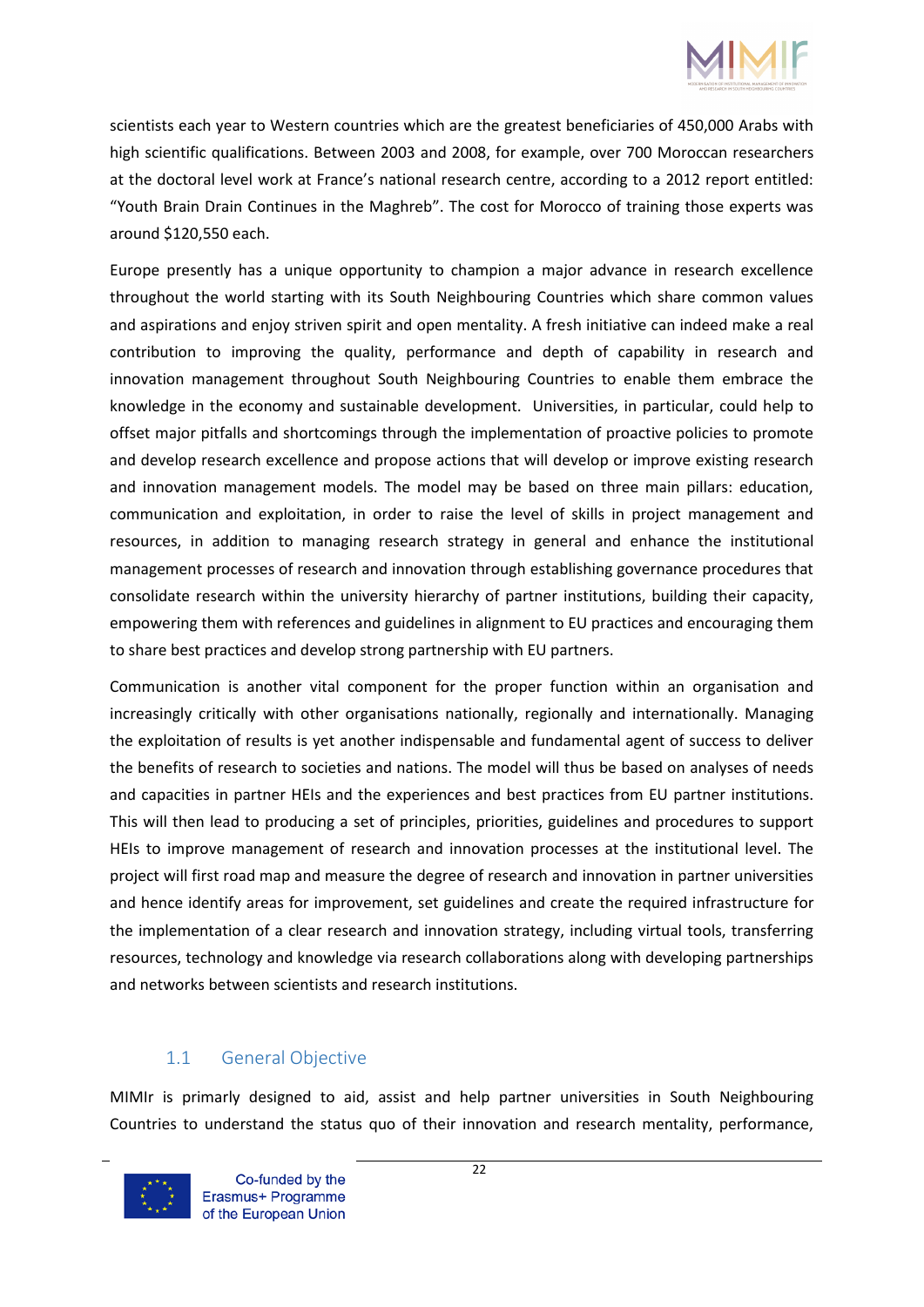

efficacy, and practices and devise pathways to overcome impediments, hindrances, fiascos and pitfalls that prevent them from achieving recognised stature in the international landscape. The core thread to accomplish this goal is to measure existing innovation and research activities, to gauge regulatory framework management, administration and tools, and to scope opportunities for overcoming bureaucratic obstacles, stimulating conditions and elevate mindsets. Coupled to provision of comparative analysis to European processes, practices and state-of-the-art, the consortium will identify areas for change, targets for improvement, and a trajectory to excel. Accordingly, partner universities will be informed on the organisation of management of innovation and research in European universities, understand present model, principles, and standards, and embrace and partake the opportunity for support, guidance and corroboration from European partners.

The wider objective of the project is to modernise institutional management of innovation and research, promote excellence and propose actions at universities in South Neighbouring Countries that will align them with the European Research Area. The specific objectives of the project are to:

- Measure innovation and research in partner universities, provide comparative analysis to European processes, identify areas for change and assist in setting targets for improvement, and provide appropriate knowledge and means to improve actions that contribute to sustainability,
- Develop an institutional management model of innovation and research at Moroccan and Jordanian partner institutions to best align their performance to the European Research Area,
- Pilot the new model in partner universities to inform its completion, support its sustainability through targeted dissemination, and monitor and evaluate its uptake and early impact,
- Improve procedures to enhance innovation and research within university hierarchy, set up an appropriate administrative and legal framework and the required infrastructure, and extend services and training in collaboration with local and regional industries and community,
- Improve the human capacity of partner universities by providing training and upgrading opportunities in the EU especially for aspiring young and women researchers, and develop professional training programmes to promote the model and enhance its impact,
- Utilise ICT tools and database to enhance and consolidate the new management model of innovation and research,
- Disseminate good practices and share practical experience in university management of innovation and research and promote and support the foundation of a research and innovation network across South Neighbouring Countries and Europe.

### 1.2 Specific Objectives/Activities

The specific objectives are to:

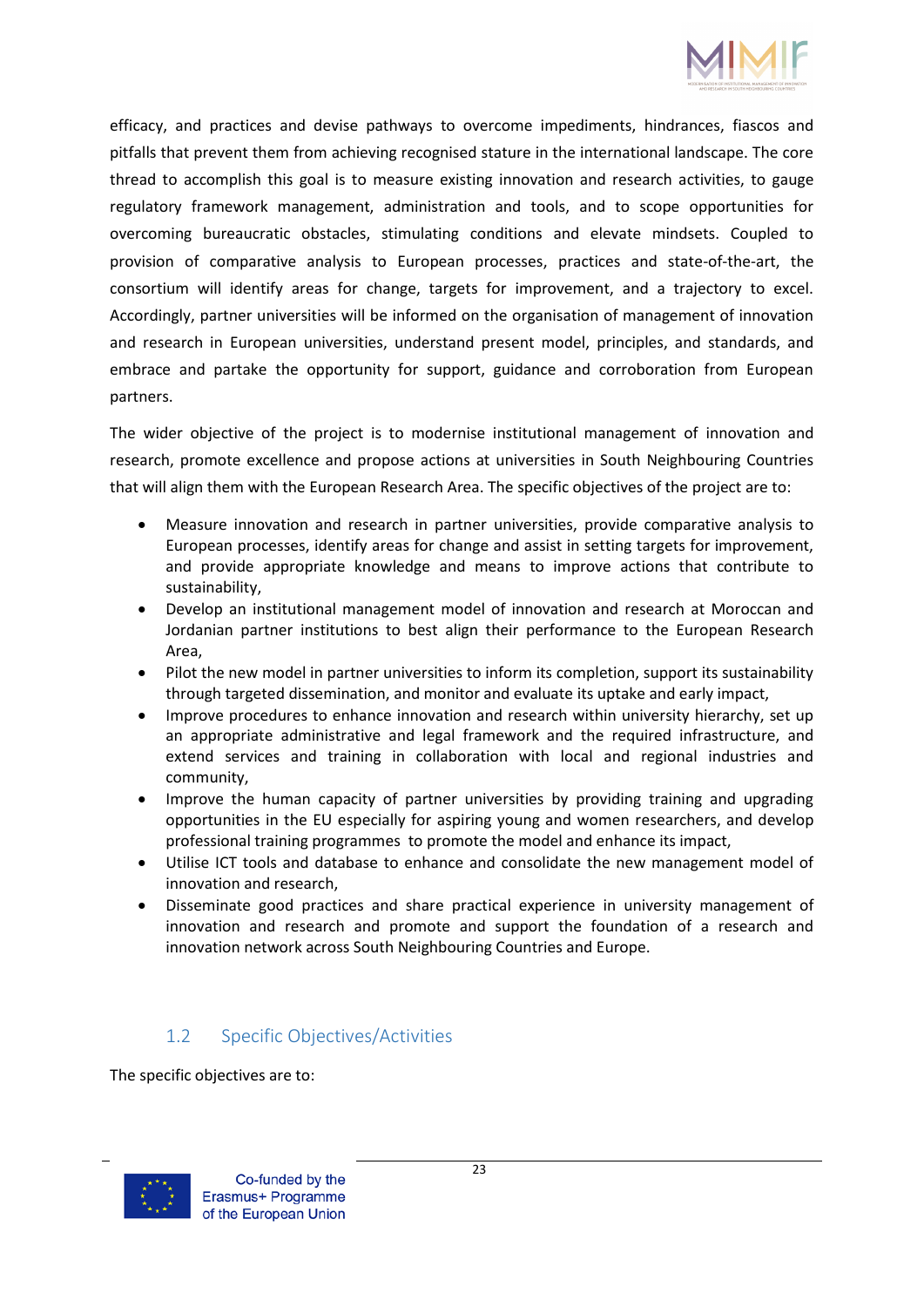

- Measure innovation and research in partner universities, provide comparative analysis to European processes, identify areas for change and assist in setting targets for improvement, and provide appropriate knowledge and means to improve actions that contribute to sustainability.
- Develop an institutional management model of innovation and research at Moroccan and Jordanian partner institutions to best align their performance to the European Research Area.
- Pilot the new model in partner universities to inform its completion, support its sustainability through targeted dissemination, and monitor and evaluate its uptake and early impact.
- Improve procedures to enhance innovation and research within university hierarchy, set up an appropriate administrative and legal framework and the required infrastructure, and extend services and training in collaboration with local and regional industrial and community.
- Improve the human capacity of partner universities by providing training and upgrading opportunities in the EU especially for aspiring young and women researchers, and develop professional training programmes to promote the model and enhance its impact.
- Utilise ICT tools and database to enhance and consolidate the new management model of innovation and research,
- Disseminate good practices and share practical experience in university management of innovation and research and promote and support the foundation of a research and innovation network across South Neighbouring Countries and Europe.

# 2. Selection of The Evaluator

The external evaluator will conduct constructive evaluation by working according to the terms of reference and 'rules of engagement' set by the project quality manager and the manager of the project. The external evaluator will advise and train partner universities to use suitable tools of evaluation for the sustainability of the program quality. This mixture of the local and international evaluators will add value to the evaluation process. The evaluators will conduct the evaluation beginning of 2016, to give the project consortium time for improvement and adaptation. Evaluation will include an impact and a benchmarking study to evaluate the quality of the resulting innovation and research management model.

An external evaluator in the fields of research and innovation, as well as TEMPUS and Erasmus+ projects will be selected by the quality committee. She/he will evaluate the results of each WP based and project as a whole on the mid-term and final report as well as on audits with the project participants at one project meeting.

To monitor progress in the establishment and implementation of the innovation and research management model within South Neighbouring Partner Countries' partner institutions and to identify early impacts, successes and areas for improvement.

Project partners have been invited to suggest suitable candidates.

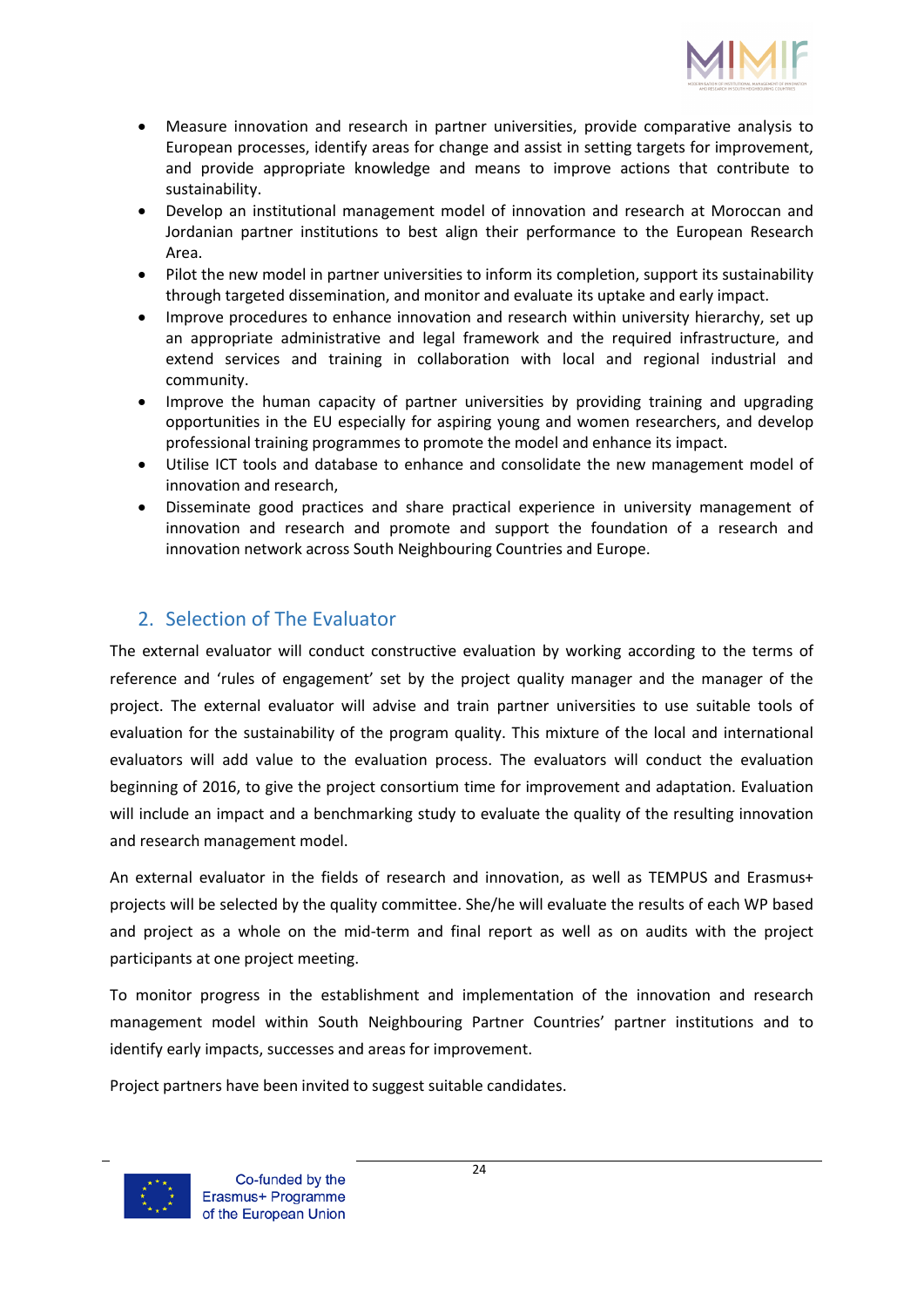

Rafael Llavori de Micheo, Head of Unit for Institutional and International Relations of the National Agency of Quality Assurance and Accreditation of Spain has been appointed, due to his extensive experience in higher education project management, as well as in coordinating projects at the international level on quality assurance, internationalisation and innovation of higher education in different regions of the world.

# 3. Evaluation Objectives

The external evaluation, which has been foreseen in the project proposal and the budget, will provide the project consortium sufficient information to:

- a. make an overall independent assessment about the performance of the project, paying particular attention to the impact of the project activities at the level of the partner universities but also more broadly in Jordan and Morocco
- b. provide recommendations for the enhancement of the project management, and also for the final actions of the project and its closing in 2018, also with regards to sustainability
- c. identify key lessons and propose suggestions for possible follow-up actions to the entire consortium, its individual members or groups of them

# 4. Issues to be studied

The evaluator – using his professional judgement and experience to provide an independent and unbiased opinion - shall verify, analyse and assess in detail the issues outlined in the project proposal and workplans, which will be provided to him in the initial Desk Phase/Inception Phase. The list of issues is not intended to be exhaustive:

- Dynamic of the partnership: Quality and efficiency of the partnership structure and communication channels with relation to achieving project objects, prospects for continued cooperation of partner beyond project time-line, capacity development of partners
- Regional outputs: Quality and relevance of conclusions, recommendations and final products produced/under production; in particular, the further implementation of a regional innovation and research management model in the South Neighboring Countries and its potential national impact
- Processes and methods used to reach outcomes and their relevance/inclusiveness (project activities utilised to achieve results, such as workshops, focus groups, management meetings, research, etc)
- Visibility of outcomes and the commitment of partners to articulate and promote them towards stakeholders and policy makers.
- Actual and potential impact of the project, with regards to:
	- o national associations and their members
	- o within the academic community of the university partners
	- $\circ$  beyond the university partnership reaching other universities in the region
	- o possibilities to enhance EU- South Neighboring higher education collaboration
	- o benefits for students and the quality of their higher education

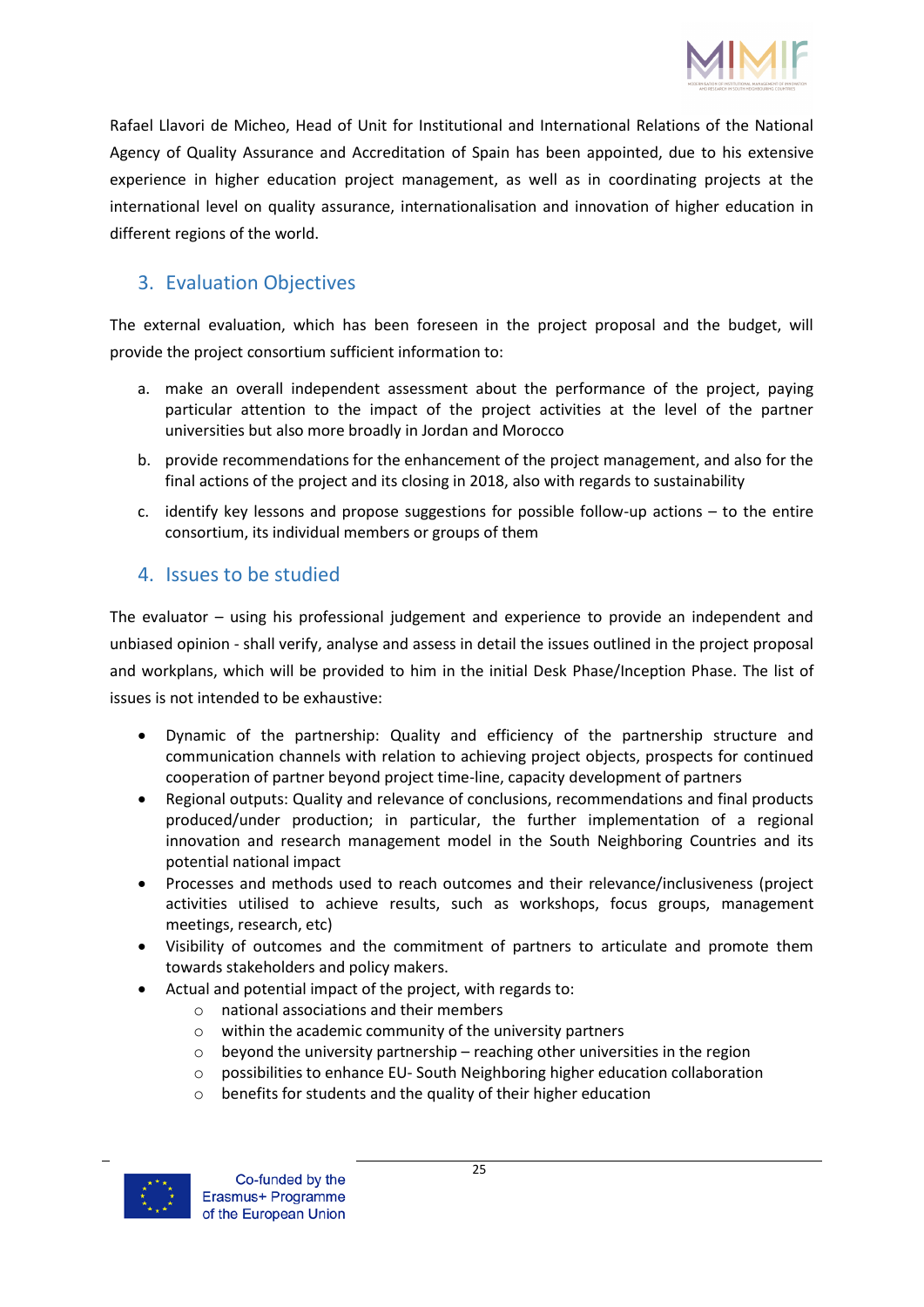

- $\circ$  the general contribution of the project to the higher education and development priorities in the sub-regions and countries involved
- Contribution of European expertise and experience to the project and added value for European partner participation
- Follow-up and sustainability plans

### 5. Methodology

The evaluation will consist of

- A Desk Phase, which includes a review of project documentation (project proposal, including logframe, reports, websites, event documentation such as programmes and presentations, etc)
- A Field Phase: Observation of three project meetings and interviews with relevant partners and participants. The external evaluator will draft interview templates for project visits and conduct interviews with consortium partners and event participants in order to analyse and assess the integration and impact of the project results that have been achieved so far.
- A Synthesis Phase: The results will be summarised in a final report that will be presented to the Project Management Team (PMT) of the project. The PMT will disseminate this to all partners and to the European Commission/EACEA.

### 5.1 Management and steering of the External Evaluation

The evaluation will be managed by **University of Barcelona/** the project coordinator (Dr. Marina Solé), which will provide the evaluator all necessary support with regards to accessing documentation, contacting partners, and arranging visits.

### 5.2 The evaluation approach / process

The evaluation approach should be implemented as follows:

### *5.2.1 Desk Phase*

In the Desk Phase, the background information on the project, including the proposal and subsequent interim reports, outcomes reports from events, presentations, publications, and survey results should be reviewed, as well as documents shaping the wider strategy/policy framework. On the basis of the information collected the evaluator should:

- Comment on the information sources provided, in particular the logical framework and the interim reports that the consortium prepared
- Review and if necessary revise the evaluation questions as suggested by the consortium in view of the goals and relevance of the project.
- Draft interview templates for the Field Phase
- Confirm the final time schedule for the Field Phase and Synthesis Phase



Co-funded by the Erasmus+ Programme of the European Union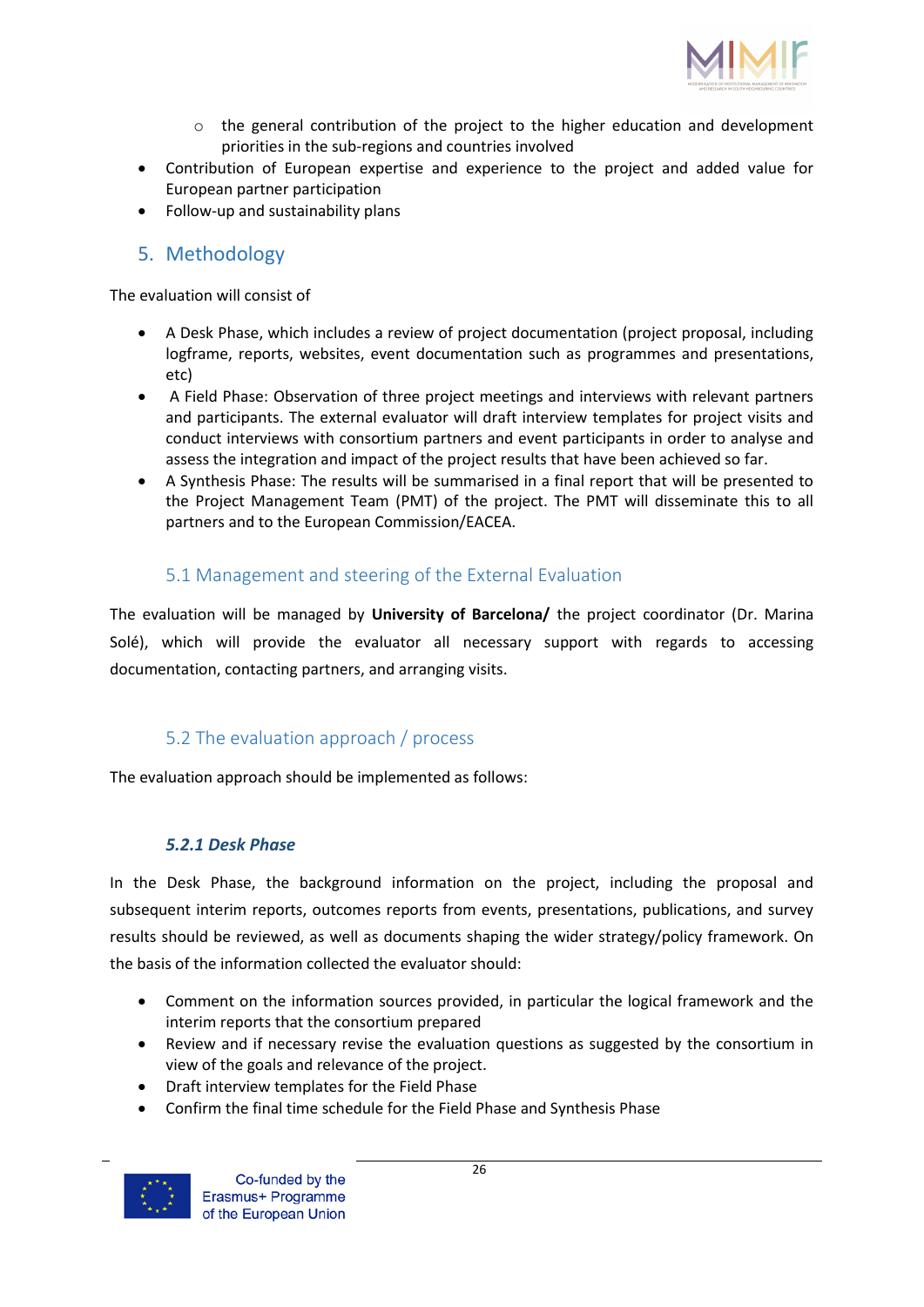

### *5.2.2 Field phase*

The Field Phase should start immediately and happen in parallel with the Desk Phase. The evaluator will schedule visits to attend 3 events (2-3 days each), meet with partners and participants and conduct interviews. This will entail approximately 20 days in total, including travel.

In cooperation with UB, the evaluator should prepare:

- an indicative list of people to be interviewed, surveys to be undertaken, general itinerary, and name of the project partner in charge of event. This plan has to be applied in a way that is flexible enough to accommodate for any last-minute difficulties in the field.
- Ensure adequate contact and consultation with the different stakeholders, in close cooperation with the organising partners during the site visits/project meetings

### *5.2.3 Synthesis phase*

This phase is mainly devoted to the preparation of the final report. The evaluator will make sure that:

- his assessment is objective and balanced, affirmations accurate and verifiable, and recommendations realistic.
- challenges, weaknesses and uncertainties are described as clear as possible and in a contextual fashion.

The evaluator will then circulate the draft report for comments to the Project Management Team. The Project Management Team will be able to provide comments and clarifications at the discretion of the evaluator, who on this basis will prepare the final report

The report should be in English.-

### 6. Reporting Requirements

The evaluator will submit the following reports in Spanish with a short executive summary in English:

- **1. Inception report** of maximum 4 pages to be produced after the desk research phase of the evaluation (May 2017). It should indicate any remaining questions to be explored and potential foreseen difficulties in conducting the evaluation.
- **2. Draft final report** (of maximum 15 pages) using the structure set out in **Annex 2**. Besides answering the evaluation questions, the draft final report should also synthesise all findings and conclusions into an overall assessment of the project/programme. The Draft final report should be submitted to the PMT within 30 days of the last field visit.

**4. Final report** with the same specifications as mentioned under 3 above, incorporating any comments received from the concerned parties on the draft report, to be presented within 3 weeks of the receipt of these comments.

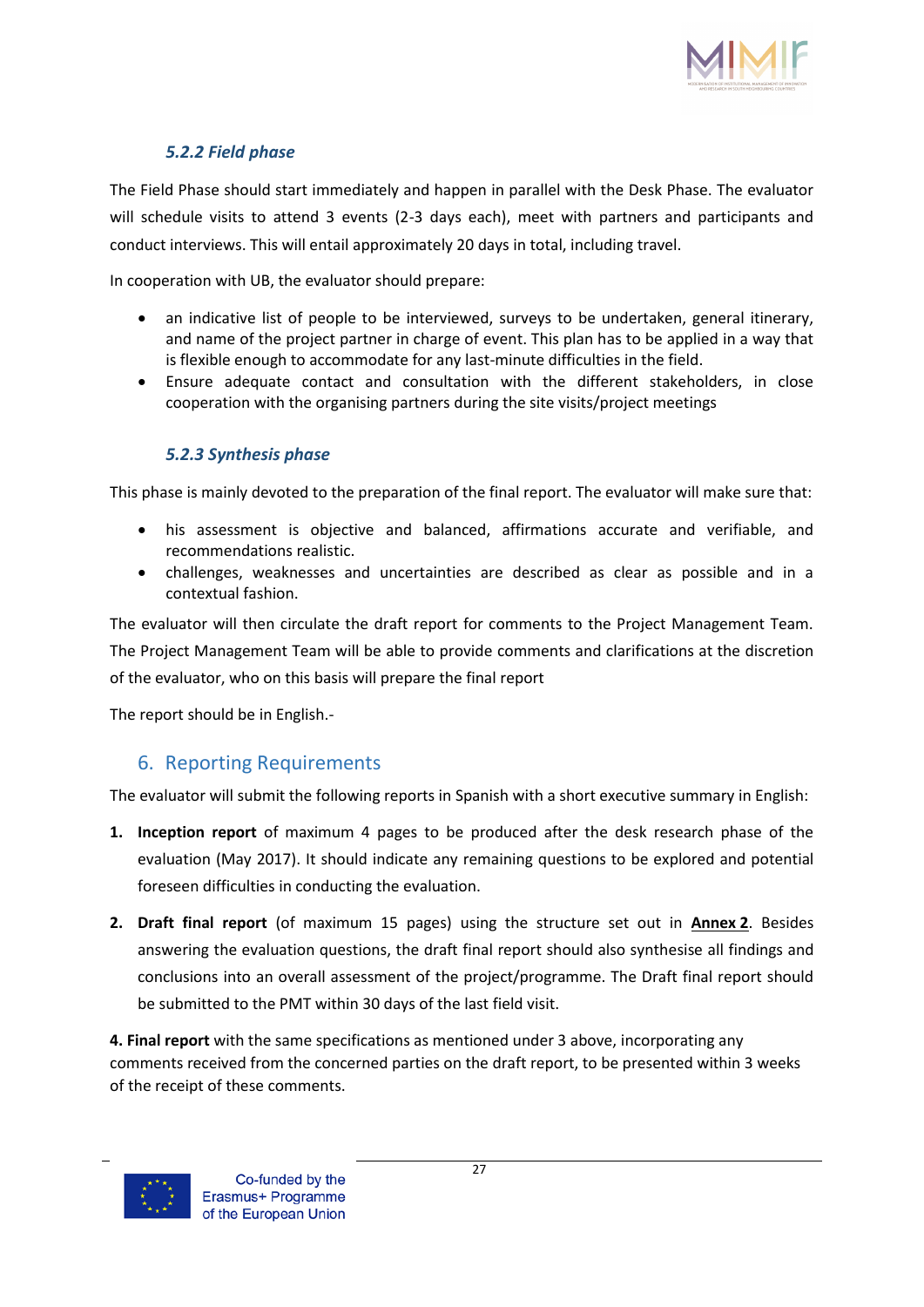

# **ANNEX II**

### **Curriculum Vitae of the external evaluator**

Rafael Llavori.

Graduated in History by the Complutense University of Madrid (1988), has a postgraduate qualification in Modern Languages and Translation (1996).

He joins ANECA in January 2003 y since 2005 is Head of the Unit for Institutional and International Relations and Communication.

He has been Board Member of the European Association for Quality Assurance (ENQA) for two consecutive terms between 2009 and 2015. Among other tasks, he has represented ENQA in the Bologna Follow-up Group for Recognition (2009-2012) and has taken part in the Erasmus Mundus Project "Quality Assurance of Cross-border Higher Education" (QACHE) between 2013 and 2016.

He represented ANECA in the working group set up by the Ministry of Education of Spain in 2008 for the implementation of the Spanish Qualifications Framework for Higher Education

He has coordinated in ANECA several European projects on mutual recognition of accreditation decisions, joint-programmes, the implementation of internal quality assurance systems in institutions of higher education in the Middle East and North African Region, as well as Latin America. Furthermore, he has taken part in projects focusing on the internationalisation of quality assurance practices of transnational higher education.

As part of the ordinary activities accomplished in ANECA within his Unit, he is in charge of the procedure for the evaluation of foreign qualifications in coordination with the Ministry of Science, Innovation and Universities of Spain.

He has taken part in projects coordinated by the World Bank aiming at the higher education reforms in Chile (2014) and Colombia (2016).

Between 2016 and 2018 has represented ANECA in the Working Group on the development of the Ibero-American Quality Assurance System of Higher Education, which has been created by the Ibero-American Secretary (SEGIB) in February 2019.

In July 2015 he was appointed member of the Collège of the "Haut Conseil de l'évaluation de la recherche et de l'enseignement supérieur, HCERES", of France.

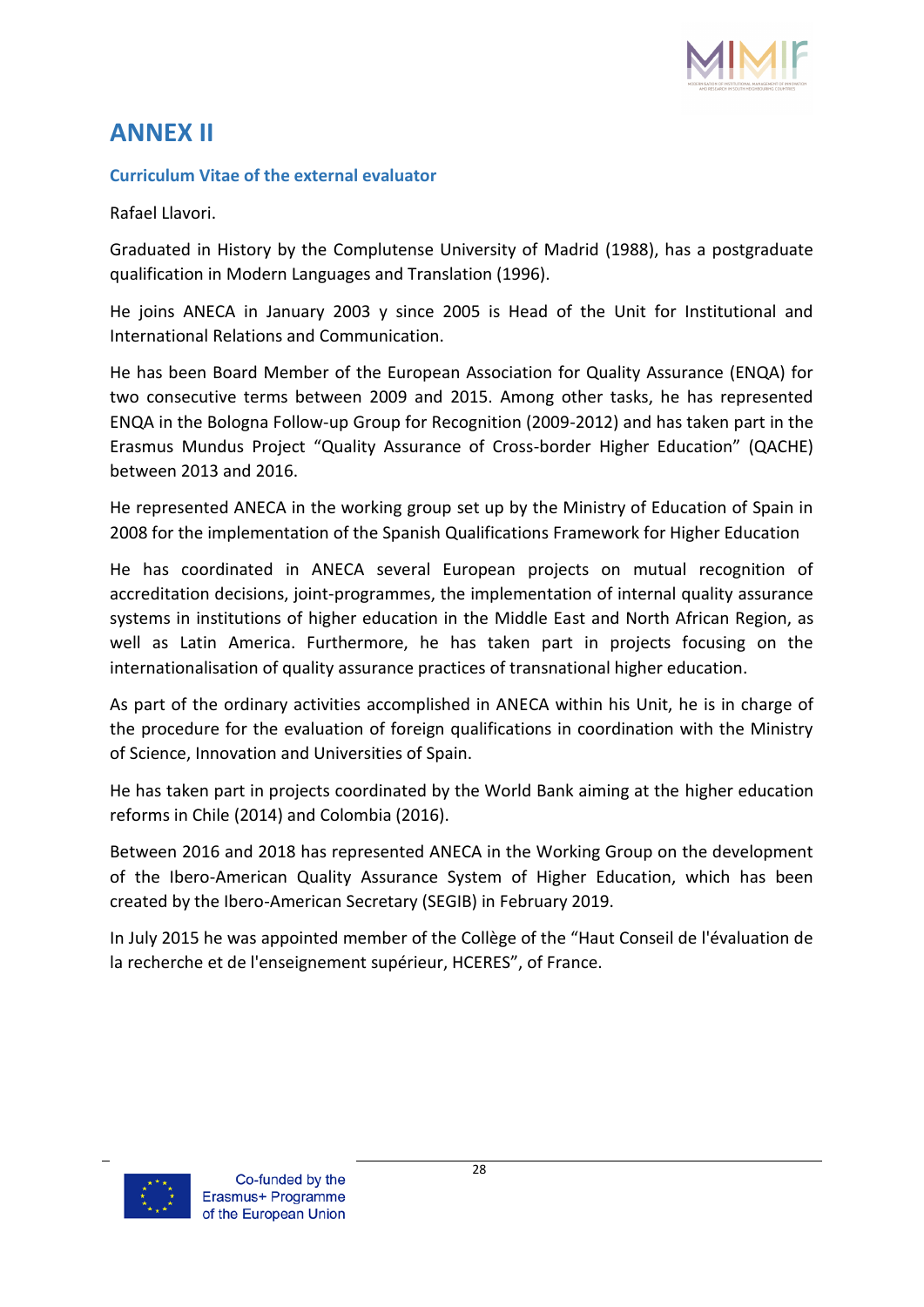

# **ANNEX II**

### **Questions for the MIMIR External Evaluation Interviews**

- a) Questions focusing on the projects 'fit for purpose' on innovation and research.
- Does the project provide to the institutions involved with the effective tools, capacities and know-how to help the advancement of research and innovation?
- Can the project contribute to establish (or strengthen if it already exists) a structure for research and innovation or technology transfer?
- Did the project provide enough support to set up the necessary infrastructure in each partner institution to effectively and efficiently managing innovation and research activities?
- Is this framework useful for the context of higher education institutions in Jordan?
- Is this framework useful for the context of higher education institutions in Morocco?
- Have the partner institutions put into practice the 'impact indicators' of quality related to each 'strategic objective' identified by the model?
- Have these 'impact indicators' contribute to steer the activities of the offices in charge of innovation and research?
- b) Questions dealing with the particular achievement of the objectives of the field visits in Jordanian and Moroccan Universities.
- Were the agendas of the study tours well designed in order to achieve the objectives established in the project?
- What is your opinion about the response of the higher education institutions in Jordan and Morocco to the study tours?
- Do you think that the institutions chosen the appropriate profile of the staff to attend the visits with regard of the expected objectives?
- c) Questions related to the Platform for Innovation and Research Information
- How is your general opinion about the Platform implemented in the context of the MIMIr Project?
- Do you find the platform handy and manageable for the representatives of the institutions?